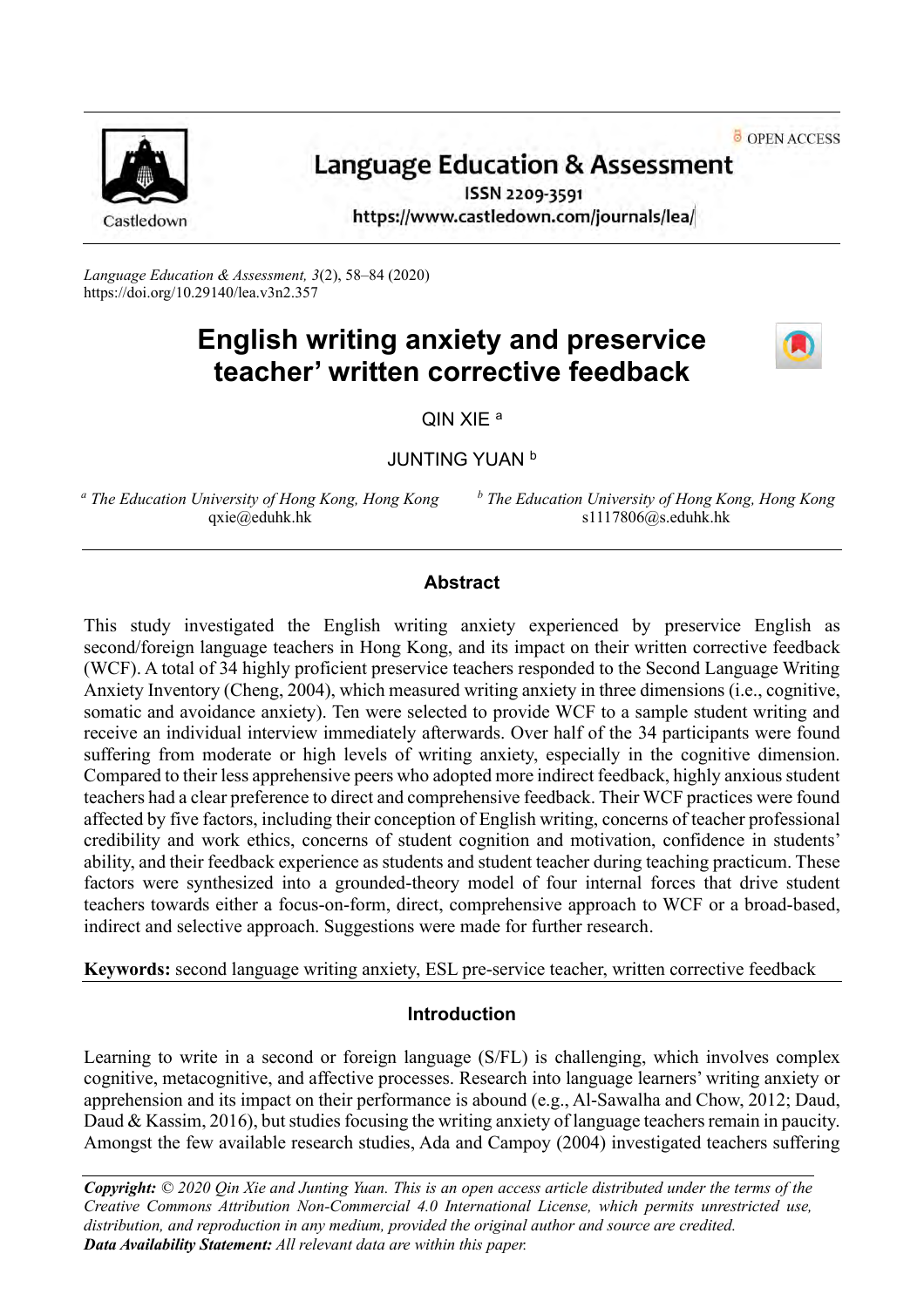from writing apprehension and found evidence that writing apprehension had a debilitative impact on their teaching behaviors, including, for instance, ineffective instructional strategies and anxietygenerating responses to students' work. Understanding preservice teachers' extent of writing anxiety and alleviating it before they enter the classroom to teach is thus important. This study investigated S/FL preservice English teachers' degrees of English writing anxiety, its impact on their written corrective feedback (WCF) and the factors explaining the links between ESL writing anxiety and teachers' feedback practices.

## **Literature Review**

#### **Second/foreign language learners' writing anxiety**

Second/foreign language (S/FL) learners face multiple challenges, including those of linguistic, rhetorical, strategical, and cultural barriers, which could lead to their feelings of uneasiness, distress, confusion or anxiety (Zhang & Zhong, 2002). S/FL writing anxiety is described as a mixture of feelings, attitudes or behaviors that interfere with one's ability to perform a writing task that s/he is actually capable of doing (Al-Sawalha & Chow, 2012). Cheng (2004) operationalized L2 writing anxiety in terms of three dimensions including somatic anxiety, cognitive anxiety, and avoidance behavior. Somatic anxiety entails trembling, perspiring and other physiological arousals; cognitive anxiety describes negative perceptions towards writing, including pessimistic expectations and over-concern about others' comments; avoidance behavior refers to the tendency to avoid situations involving composing or writing.

Several factors have been identified that could lead to writing anxiety. Cognitive and linguistic factors, such as learners' inadequate development of vocabulary knowledge, language structure and content (Daud & Kassim, 2016), lack of writing practice (Rabadi & Rabadi, 2020), were found to generate anxiety and inhibit composition performance. Affective factors such as insufficient confidence in the target language (or negative writing self-efficacy), averseness towards writing, apprehension of criticism and fear of being evaluated were also observed among anxious writers (Cheng, Howtitz, & Cshallert, 1999; Vanhile, Gregory, & Corser, 2017; Rabadi & Rabadi, 2020). Meanwhile, factors of individual difference, such as age, gender and socio-economic status were also found to associate with different levels of writing anxiety (Huwari & Aziz, 2011). In addition, contextual factors associated with teachers, instructional practices and peers, including discouraging or harsh teaching styles, uninterested writing topics and unfamiliar formats, and overtly negative or inadequate teacher feedback, could also trigger writing anxiety (Liu & Ni, 2015). Finally, factors at the individual level are likely to interact with contextual features and learning environment (e.g., family and parental influence, school teacher impact), leading to various types and degrees of writing and foreign language anxiety (Güneyli, 2016; Yan & Horwitz, 2008).

Such writing anxiety could initiate a pessimistic attitude towards and beliefs of writing that could also lead to learners' low expectations of and little confidence in their own works, and a failure to consider writing as functional or artistic. Hassan (2001) studied EFL Egyptian tertiary students and found that those with high writing anxiety viewed writing as unrewarding and traumatic. Both Ada and Campoy (2004) and MacIntyre and Gardner (1994) observed negative impact of writing anxiety on EFL learners' writing processes, including behavioral symptoms such as avoidance, hesitation and procrastination.

A large number of studies, such as Book (1976), Erkan and Saban (2011), Kitano (2001), Liu and Ni (2015), Onwuegbuzie *et al.* (1999), and Sabti *et al.* (2019), investigated the link between writing anxiety and performance and found a negative association consistently. Apprehensive writers' works tend to have a lower quality and more errors; they are less developed, shorter and syntactically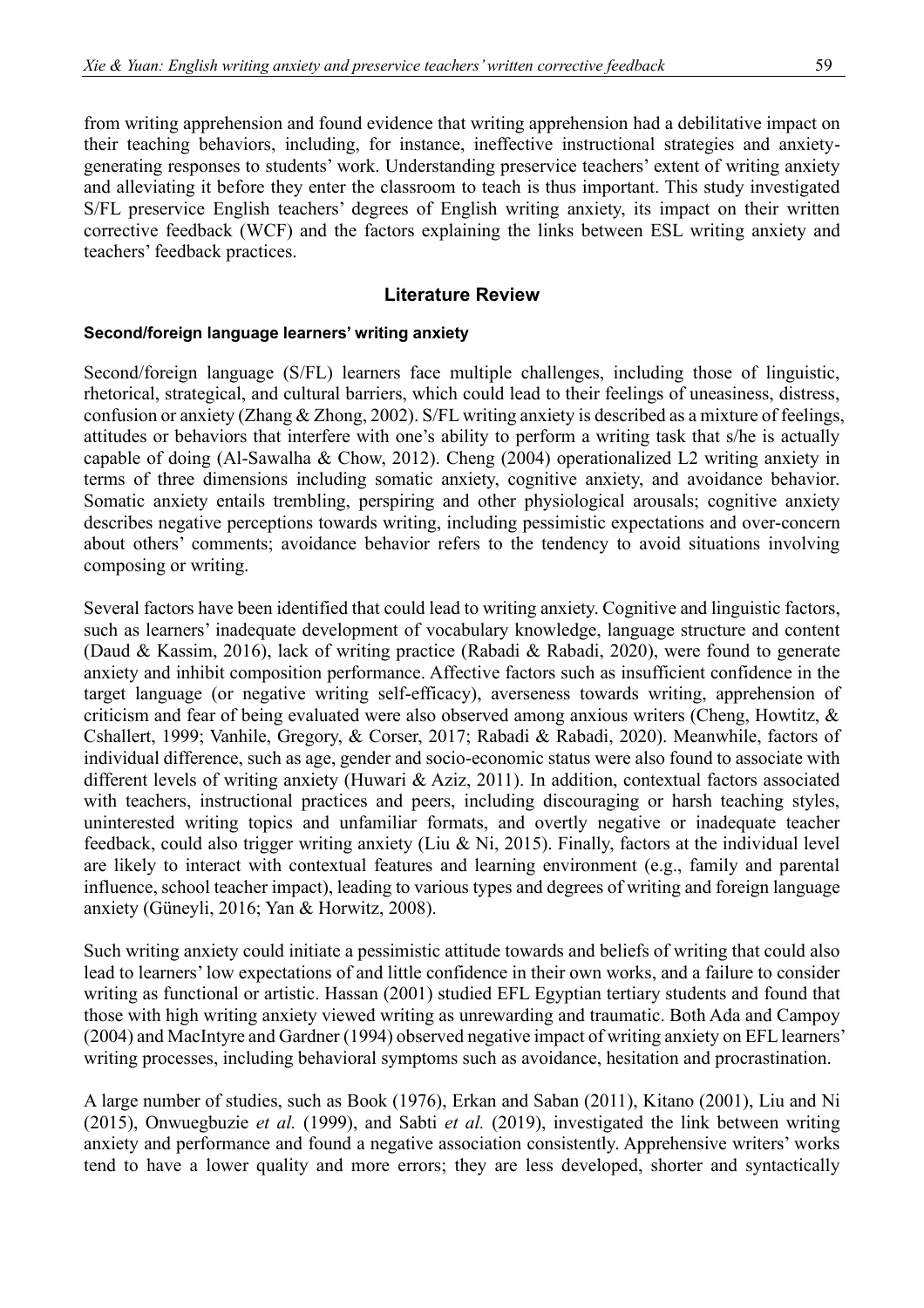incomplete, whilst writers with low anxiety wrote better with fewer errors and produced more paragraphs and words. Sanders-Reio *et al.* (2014) identified apprehension of grammar, a sub-construct of writing anxiety and also associated with poorer writing performance.

More recently, researchers (i.e., Abdullah *et al.*, 2018; Arindra & Ardi, 2020; Erdogan, 2017; Jeon, 2018) started to experiment with various teaching and learning methods to reduce EFL learners' writing anxiety, such as familiarizing them with assessment rubrics ahead of writing, providing feedback via computer supported learning system, and making writing instruction more learnercentered and collaborative.

Compared with the above-mentioned extensive research into learners' writing anxiety, there is very little research regarding S/FL teachers' own writing anxiety and how it could affect their writing instruction.

## **S/FL teachers' writing anxiety**

Although S/FL teachers are usually advanced learners highly proficient in the language they teach, therefore, are less likely to suffer from writing anxiety, existing studies (e.g., Daly, Vangelisti & Witte, 1988; Zerey, 2013) found writing apprehension among pre- and in-service teachers in both L1 and S/FL settings.

Investigation into the links between teachers' writing anxiety and writing instruction, however, was largely restricted to L1 contexts and mostly conducted in the 80s. For instance, Bizzaro & Toler (1986) noticed that apprehensive writing teachers tended to avoid conferences with students about their composition and discourage their students from making discoveries in their writings, which were disadvantageous for students to learn to write and develop a willingness to write. Daly, Vangelisti & Witte (1988) found that highly apprehensive instructors tended to highlight mechanical structures, while teachers with little anxiety placed more value on students' creativity.

Within the S/FL contexts, there is a paucity of research along this line of investigation (Zerey, 2013). Our systematic search in three scholarly databases—ERIC, Scopus, and Google Scholar—with combinations of key words (i.e., teacher, writing anxiety, writing instruction) only identified four studies focusing on teachers' writing anxiety. Tracking the references of these studies did not turn out more research focusing on this topic. Atay and Kurt (2006) studied preservice Turkish English teachers and found the majority suffered from a moderate to high degree of writing anxiety with the somatic dimension being the most severe. Their highly anxious participants reported their anxiety stemming primarily from the product-oriented writing instruction and inadequate past experience with writing. Similarly, Zerey (2013) found the majority of his participants experienced high or moderate level of writing anxiety and very few did not feel anxious about writing. The reasons underlying their anxiety were rather similar to those reviewed in the previous section. Erdogan (2017) experimented with cooperative writing activities to evaluate their effects in reducing the writing anxiety of preservice school teachers and found the intervention effective. Kurt and Atay (2007) investigated prospective Turkish teachers' writing anxiety and its relation with the type of feedback they received. Participants receiving peer feedback were found to have experienced much less anxiety than those receiving feedback from teachers.

However, none of the studies within S/FL contexts extended their investigation to examine the impact of teachers' writing anxiety on their teaching, or specific pedagogic or assessment decisions they made, such as the written correct feedback they gave to students.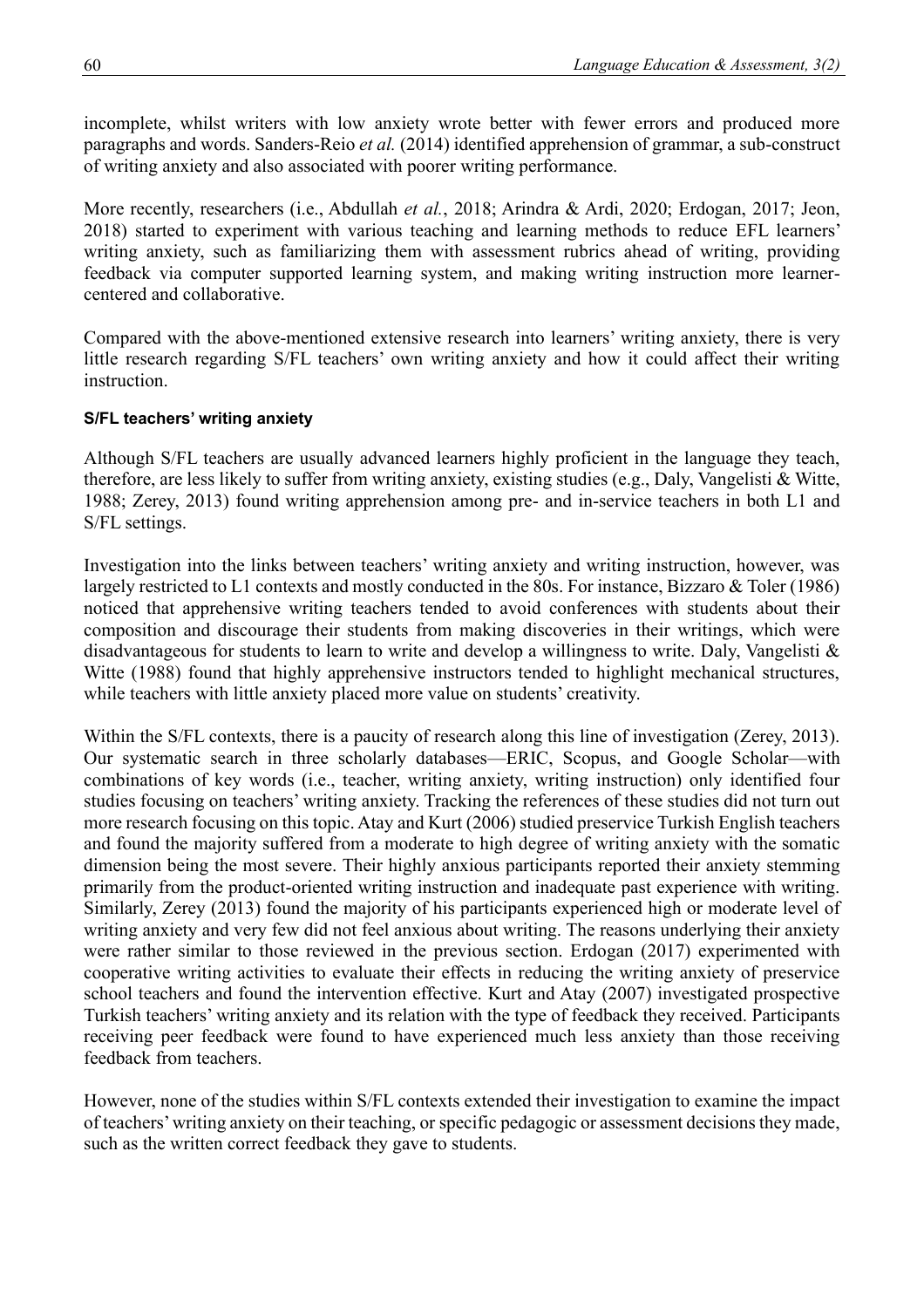#### **Research on teacher written corrective feedback**

Existing research on teachers' written corrective feedback (WCF) (e.g., Bruton, 2009; Furneaux *et al.*, 2007; Guenette, 2012; Hyland & Hyland, 2006; Lee, 2008; Ferris, 2003) investigated their feedback practices and the effects on students' learning. Findings of this line of research revealed that writing instructors, both pre- and in-service teachers from multiple education contexts, tended to adopt comprehensive correction, overuse direct correction and over-emphasize lexical elements in their WCF (e.g., Furneaux, Paran & Fairfax, 2007; Lee, 2008). The comprehensive approach to error correction was found to be labor intensive, ineffective, and above all, harmful to learners' English language development (Guénette, 2012; Lee, 2008). Direct error correction was also found to shun students from active engagement in the error correction process.

Based on the research evidence, writing teachers are recommended to view L2 writing as instances of language learners' exploration and application of language rules, to exercise tolerance to surface errors in student writing, to adopt indirect over direct error correction to engage students in problem solving and developing editing skills (Bruton, 2009; Ferris, 2003), to shift from a form-focused to a meaningcentred approach with balanced coverage of feedback on content, structure, style and other crucial constitutions of writing (Hyland & Hyland, 2006), and to balance positive and negative comments (Xie & Lei, 2019).

Factors affecting teachers' WCF practices and their innovative attempts to adopt research-based feedback principles were also explored. Lee's investigation in Hong Kong secondary schools (2008), for instance, found teachers' beliefs and attitudes towards writing could be a determinant of their feedback strategies. Another factor she labeled as "accountability" (p.79) was also found crucial. As she described, because teachers' written feedback was regularly inspected and evaluated by school administers, they had to be careful to protect themselves from criticisms. This "accountability" factor generated in teachers a mixture of fear, bitterness and a sense of disempowerment reminiscent of the cognitive anxiety in Cheng (2004). The fear of being evaluated and criticized, over-concern of others' views conditioned their feedback to conform to existing feedback practices in schools that focus on linguistic accuracy and favored detailed and exhaustive corrections.

At the institution level, teachers' determination to take up the new feedback approach, their knowledge about alternative assessment and feedback strategies, shared beliefs and collaborative efforts among teachers, and the support of school leaders were found to be facilitative, whereas their inadequate understanding of feedback, lack of assessment competence and professional collaboration, inadequate school support, conflicting beliefs between teachers and school administrators about assessment purposes, and school policies that demanded detailed and comprehensive error feedback were found to inhibit teachers from adopting research-based feedback principles.

The above-mentioned studies revealed an extensive range of cognitive and macro context factors affecting teacher feedback practices, but the affective factors, such as teachers' own anxiety of writing in English, was scarcely researched. Nor did the research draw on insights from second language acquisition (especially research on emotions) to understand the impact of negative emotion on teacher WCF.

We argue that exploring how teachers' writing anxiety influences their WCF holds both practical and theoretical significance. Teachers play an important role in molding students' perceptions of writing. A number of research had found students' writing anxiety was associated with teachers' feedback practice (e.g., Tsao *et al.*, 2017; Kurt & Atay, 2007; Di Loreto & Kim, 2013), attesting to the significance of further investigation into teachers' writing anxiety and its impact on their written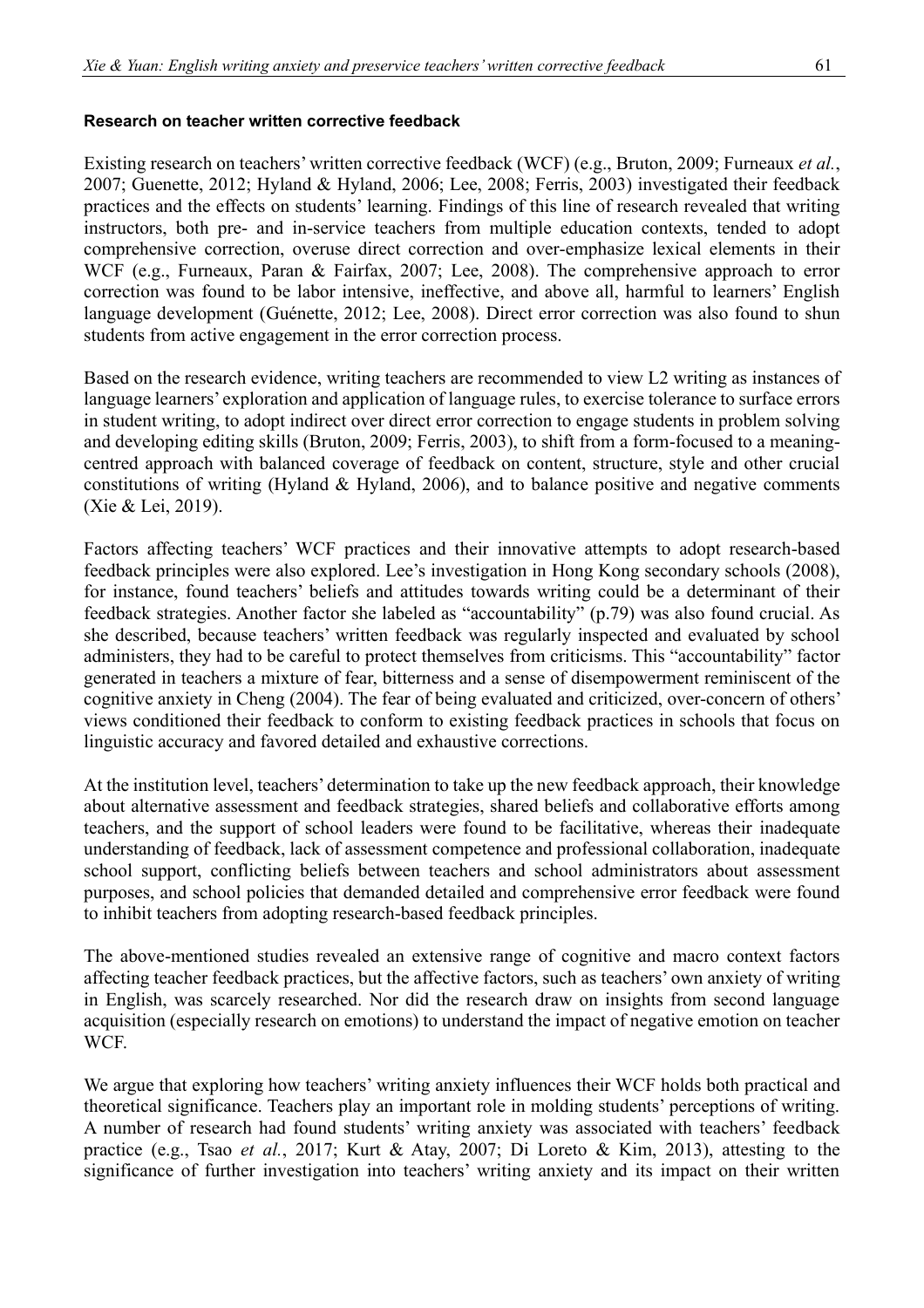feedback. Research along this line could inform teacher education so that preventative measures and support could be made available to those in need in a timely manner. Such investigation could also be of theoretical interest to extend our understanding of the mechanism of writing anxiety and its farreaching impact on students through their S/FL teachers.

In light of the gap in the literature and its importance, the present research attempted to draw on insights from the two lines of research (on writing anxiety and on WCF) to investigate the anxiety status of preservice English language teachers and how their anxiety levels and other individual factors may influence their feedback practices.

To start investigating this scarcely researched focus, we attempted to answer three exploratory research questions:

- 1. To what extent do preservice teachers experience ESL writing anxiety? Which type of writing anxiety is the most severe?
- 2. What are the differences, if any, between the high- and low-anxious teachers in their WCF practices?
- 3. What are the other factors contributing to their differences in giving feedback?

# **Methodology**

A mixed-method approach was employed to collect both quantitative and qualitative data sequentially. The quantitative data was collected with a questionnaire to assess participants' levels of writing anxiety (RQ1) and an evaluative task to assess their WCF practices (RQ2). The qualitative data collected via interviews were used to explore the factors contributing to the differences in the feedback between teachers with high and low degrees of writing anxiety (RQ3). With the explanatory design of mixedmethod research, the quantitative data provided a general picture of the research problem, while the subsequent qualitative data provided explanations underlying the observed differences (Creswell & Plano Clark, 2018).

# **Participants**

The researchers recruited 34 student teachers, including 31 (91.76%) females and three (8.82%) males who had just completed one semester (20 weeks) of teaching practicum in secondary schools in Hong Kong. They were young adults aged between 20 and 24 years old  $(M = 22.65)$ . All participants, except one, had Chinese (Cantonese or Mandarin) as their mother tongue; the exception had Japanese as his first language. Participants had at least 15 years of English learning (M=18.15) but had never stayed in English-speaking countries for more than one year. The majority (88%) had taken a formal English proficiency test (IELTS) and attained high scores (i.e., Band 7 and above). They reported having practical experience of giving written feedback on students' writing and having learned how to provide written feedback from their school mentors during the teaching practicum. They also declared not receiving any formal instruction on writing feedback.

# **Data collection**

A questionnaire was given at the beginning of the spring term in 2020 to the participants. Based on their anxiety scores, we selected ten participants, including five highly apprehensive and five least anxious ones (Table 1). The ten participants provided written feedback to a sample student writing and received an interview individually immediately after completing the feedback task. Each interview lasted for 20-25 minutes and was conducted in the interviewees' preferred language to render naturalness, accuracy and explicitness.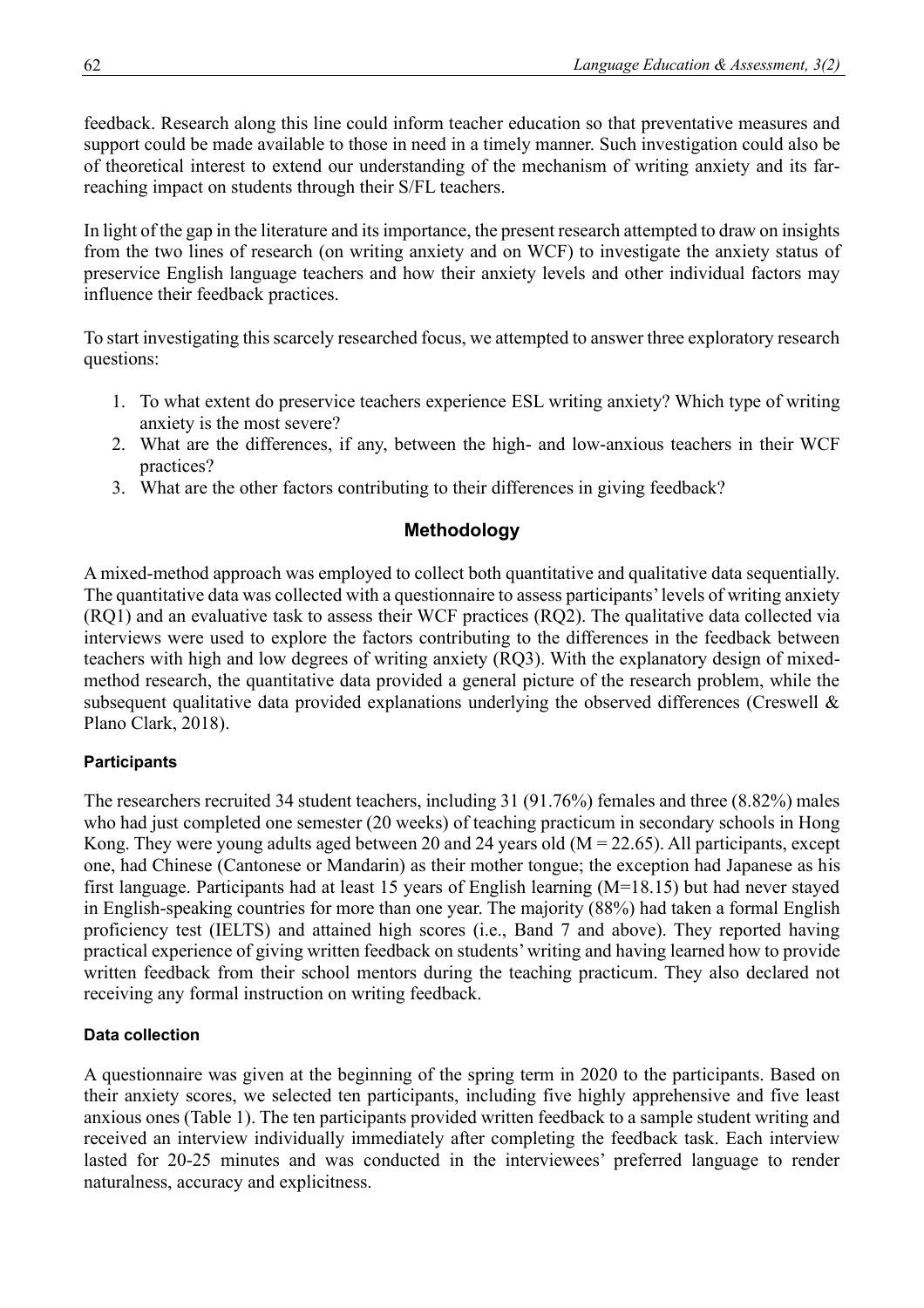| Participant<br>code | Gender Age L1 |    |           | <b>Years of</b><br>learning English | <b>IELTS</b><br>score | <b>SLWAI</b> score |
|---------------------|---------------|----|-----------|-------------------------------------|-----------------------|--------------------|
| H1                  | Female        | 23 | Mandarin  | 18                                  | 7.5                   | 88                 |
| H2                  | Female        | 22 | Mandarin  | 18                                  | 8                     | 81                 |
| H <sub>3</sub>      | Female        | 23 | Cantonese | 18                                  | 7.5                   | 87                 |
| H <sub>4</sub>      | Female        | 22 | Cantonese | 17                                  | 7.5                   | 84                 |
| H <sub>5</sub>      | Female        | 23 | Mandarin  | 16                                  |                       | 82                 |
| L1                  | Female        | 22 | Mandarin  | 17                                  | 8                     | 44                 |
| L2                  | Male          | 22 | Cantonese | 20                                  | 8                     | 38                 |
| L <sub>3</sub>      | Female        | 23 | Cantonese | 21                                  | N/A                   | 39                 |
| L4                  | Female        | 22 | Cantonese | 21                                  | 8                     | 37                 |
| L5                  | Female        | 24 | Mandarin  | 18                                  |                       | 45                 |

#### **Table 1** *Selected participants*

#### **Instrumentation**

Three instruments were employed. The first was the questionnaire (in Appendix 1) modified from Cheng's (2004) Second Language Writing Anxiety Inventory (SLWAI) to survey participants' background information and assessed their levels of writing anxiety. The second was a WCF task (Appendix 2), which required the participants to provide written feedback to a sample student work. The final instrument was a set of questions used during the semi-structured interviews (Appendix 3).

## *Questionnaire*

SLWAI was chosen to assess participants' extent of SL writing anxiety because it had a high internal consistency (i.e., an overall Cronbach alpha coefficient of .91) and had been adopted by a number of research (e.g., Abdullah *et al.*, 2018; Arindra & Ardi, 2020; Atay & Kurt, 2006; Kurt & Atay, 2007; Rabadi & Rabadi, 2020; Sabti *et al.*, 2019; Zerey, 2013). The instrument has 22 items on a five-point Likert scale from *strongly agree* (5) *to strongly disagree* (1). Minor modifications were applied to the wording of the items from SLWAI so as to accommodate the context of the study. For instance, we adjusted the title to be *English Writing Anxiety Inventory* and added a section to solicit participants' demographic information and scores on formal English proficiency tests. We replaced the word *composition(s)* with *essay(s)* because the latter is a more familiar term in our context, which corresponds to the most frequent type of academic assignments they encountered in university. We also removed one item from the pool, that is, "I usually do my best to avoid writing English compositions." Because essay writing was obligatory in our context, its avoidance did not seem to be relevant. Finally, we prepared a bilingual version of the questionnaire for our participants.

#### *WCF evaluation task*

The sample writing, on which the participants commented and provided written feedback, has 150 words and contains problems in language, content and organization (see Appendix 2*)*. Participants were invited to offer any written feedback they considered appropriate and helpful to the writer (a pseudo secondary student) in 15 minutes. 15-minute was found in our pilot testing to be sufficient for performing this task. Setting a time limit could help reduce the variance of resultant WCF due to participants spending too little or too much time on the task. All participants in the main study spent close to 15 minutes on the task and no one requested for more time. A detailed explanation was also given to help them understand the writing requirements to fulfil which the sample work was produced. Participants were also allowed to access any supporting information necessary for performing the task (e.g., access to the Internet or English dictionaries). This allowance was to simulate a real-life condition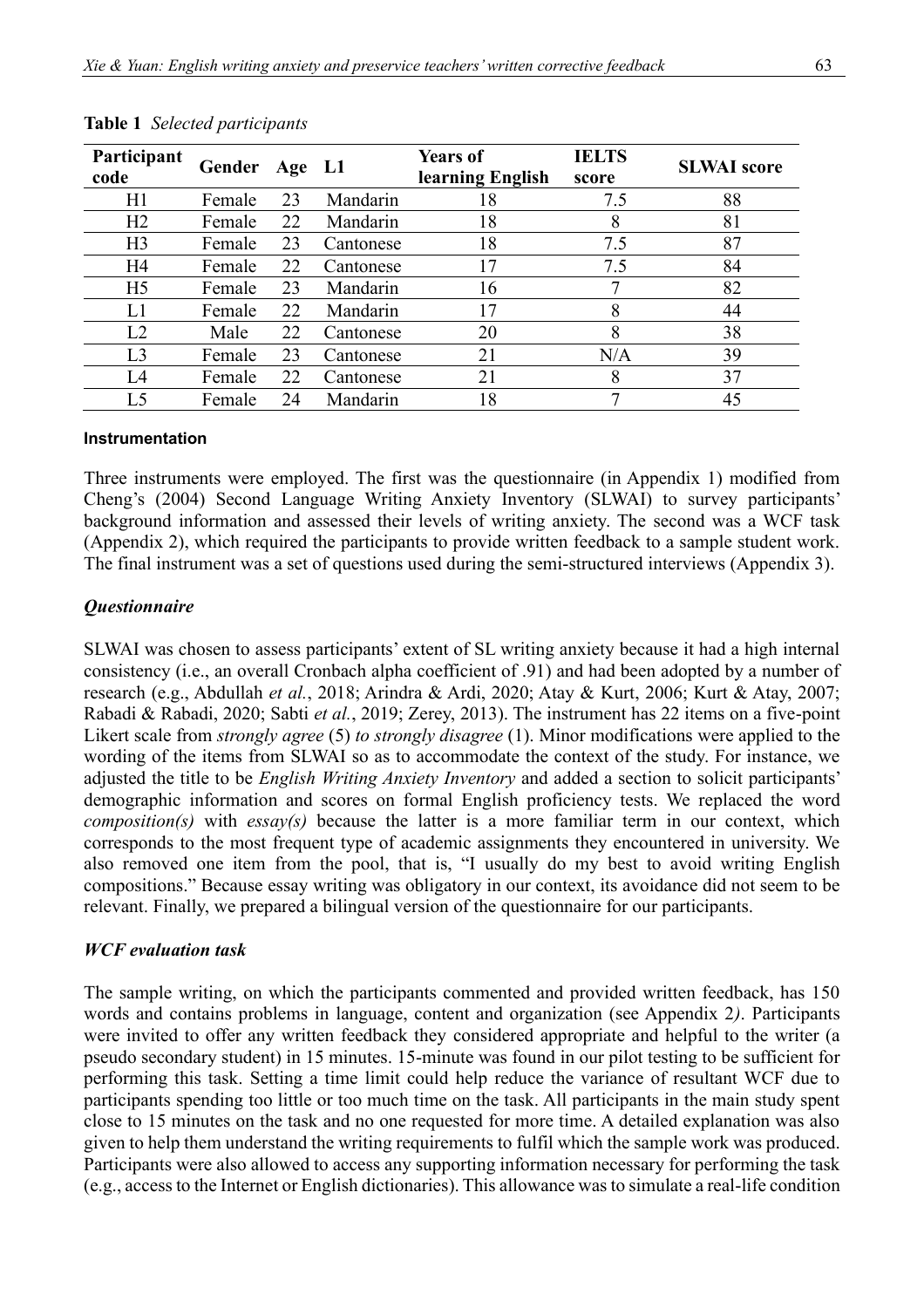within which teachers work on students' writing samples. Because the research was conducted during COVID-19 quarantine period (Jan-Mar 2020), the participants performed the feedback task and received an interview via an online conference application (i.e., Zoom). The second author observed each participant's entire feedback processes, took notes and video-recorded the whole processes.

## *Semi-structured interviews*

The interview guide (Appendix 3) enabled the interviewer to gather information from fixated yet communicative and conversational interactions with each interviewee (Magnusson & Marecek, 2015). During the interview, the participants were asked to recall their own experience with English writing and the feedback they received and to clarify and justify the feedback strategies they adopted in performing the WCF task.

## **Data analysis**

## *Analysis of questionnaire data*

Statistical analysis was conducted on the data from SLWAI to answer RQ1. To start with, we evaluated the reliability of the measure via Cronbach's alpha for the whole scale and the three subscales. The overall internal consistency (alpha = .94), and that of the subscales are excellent. Cronbach alpha was .89 for the cognitive anxiety (including eight items of 1, 3, 6, 8, 13, 16, 19, and 20), .88 for the somatic anxiety (including seven items of 2, 5, 7, 10, 12, 14, and 18) and .85 for the avoidance dimension (including six items of 4, 9, 11, 15, 17, and 21).

To enable comparison with previous research adopting SLWAI, we rescaled the total anxiety score from 105 (with 21 items) to 110 (with 22 items). We then computed descriptive statistics (i.e., means, standard deviations and percentages) of participants' total anxiety scores and subscale scores. Normalized subscale scores (i.e., averaged aggregated scores for all items in each scale) were compared to identify the most severe dimension of anxiety.

Afterwards, we computed the distribution of high, medium and low anxiety participants according to the cut-off scores set by the two previous studies<sup>1</sup>. Atay and Kurt (2006) used one SD below and one above the mean as their cut-off scores (which are 58 and 83 respectively) for deciding low vs. high anxiety levels; Zerey (2013) used the cut-offs scores of 57 and 75 to decide the low and high anxiety levels. His cut-off score for the lower end was similar to Atay and Kurt but that for the higher end was much lower (75 vs. 83). Following the two research, we selected ten participants whose total anxiety scores were below or above the mean by one standard deviation to represent participants with low or high ESL writing anxiety.

Paired t-test was adopted to identify the most dominant anxiety type among the three subscales.

## *Analysis of text data: WCF practices*

The participants' WCF practices were analyzed to answer RQ2. Textual analysis was based on feedback points identified at the outset according to Hyland (2003). A feedback point was defined as any comment, underlining, circling or correction made on students' written products. Lee (2008) elaborated that feedback offered to a written mistake or a comment that constitutes a meaningful unit is one feedback point. All feedback points were then categorized in terms of their *focus* (on form, content or organization), *type of corrective strategies* (direct correction, indirect coded or indirect uncoded correction) and scope of correction (comprehensive or selective marking).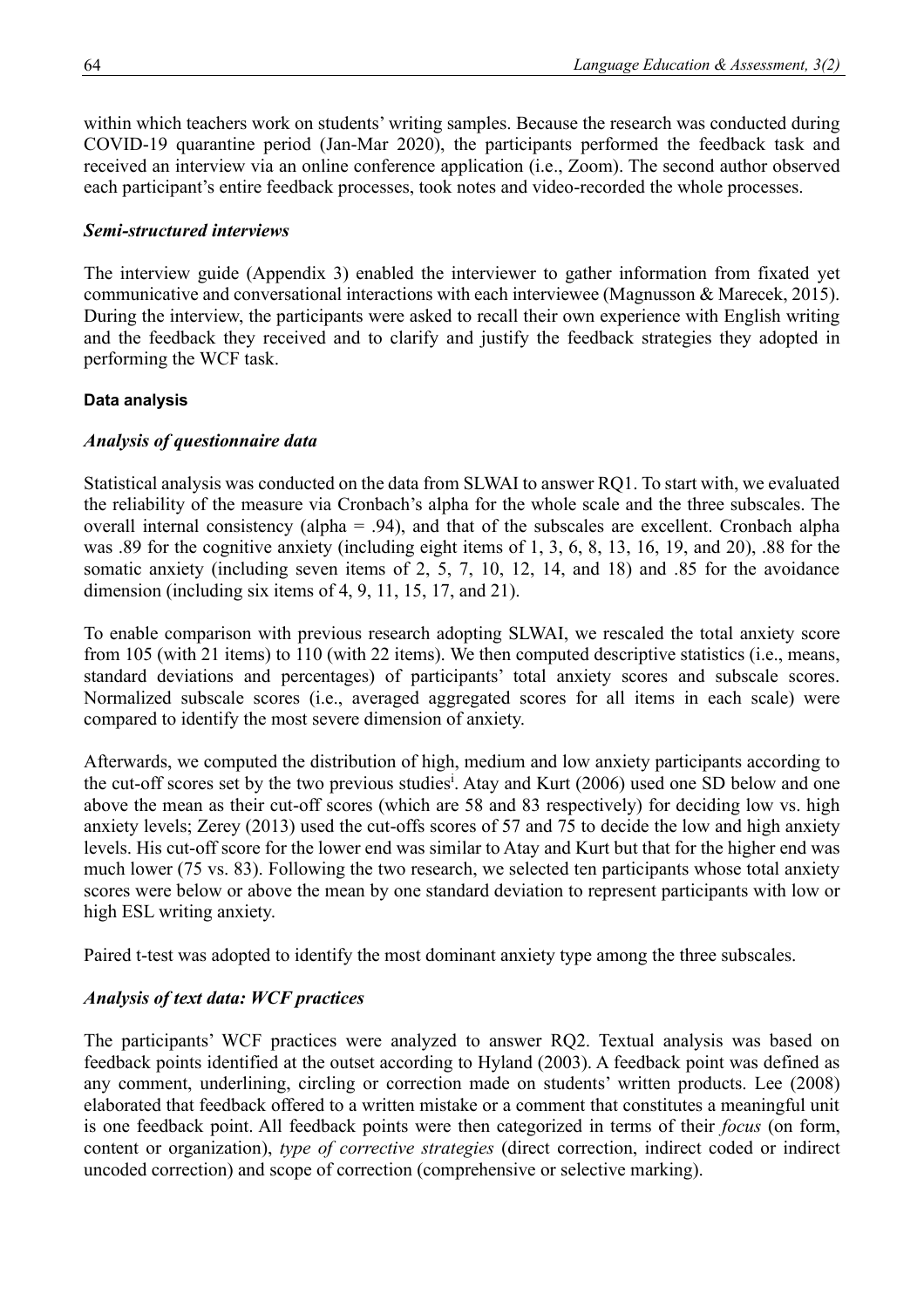Feedback points focusing on form refer to corrections of linguistic errors on tense, sentence structure, vocabulary/spelling, and mechanics. Feedback focus on content concerns task fulfillment, that is, the writing has covered all required content in the instruction. For instance, one teacher commented "*lack of important information (see the special remarks on online selling)*" to indicate that the sample writing did not provide required information concerns online selling; another feedback concerning content was, "*The writing has a lot of good content. You have given lots of details about the event.*" Feedback focus on organization refers to error corrections or comments concerning logic development of ideas and cohesion. For instance, the remark "*you'd better move it to another paragraph,"* and the one, "*the coherence could be improved through using more connectives or linking words.*" were both considered feedback on the organization. Participants' correction scope (comprehensive vs. selective) was decided both in terms of the exhaustiveness of their error correction and according to their responses in the interview. Only the participants who explicitly stated that they intentionally provided feedback selectively were considered adopting the selective approach. This consideration was to exclude those who adopted the comprehensive approach but skipped some errors unintentionally.

Coding of the feedback points was conducted by two researchers independently after a thorough discussion of the coding framework. Their coding agreements were computed as Kappa coefficients (M= .96; range= .79 to 1.00), which reached an excellent level of agreement. Raw counts of feedback points were normalized as the percentages of their total feedback points before being compared across the two groups. Chi-square tests of independence were conducted to compare frequency counts of different categories of feedback points across the two anxiety groups.

## *Analysis of interview data*

The interview data was transcribed fully and coded thematically (Merriam & Tisdell, 2015) to respond to RQ3. Specifically, two researchers first read and re-read the transcripts, identified words and phrases relevant to the research focus, and assigned codes to them. Afterwards, they worked together to examine the codes, simplify and merge similar ones, resolve differences, and combined recurring codes into themes.

#### **Results**

Results will be presented to address the research questions in turn, starting with questionnaire results of participants' English writing anxiety to address RQ1, followed by textual analysis of participants' WCF practices (RQ2), and finally, the interview results regarding other factors affecting their feedback practices (RQ3).

## *RQ1. To what extent do preservice teacher experience ESL writing anxiety? Which type of writing anxiety is the most severe?*

Descriptive statistics show that our participants had a wide range of anxiety levels with total scores ranged from 39.80 to 98.50 (on the adjusted scale of 110), a mean score of 63.68 and a standard deviation (SD) of 14.97. Table 2 presents two distributions of our participants based on the cut-off scores of Atay and Kurt (2006) and Zerey (2013). Both distributions suggest that over half of our participants had medium or high levels of writing anxiety.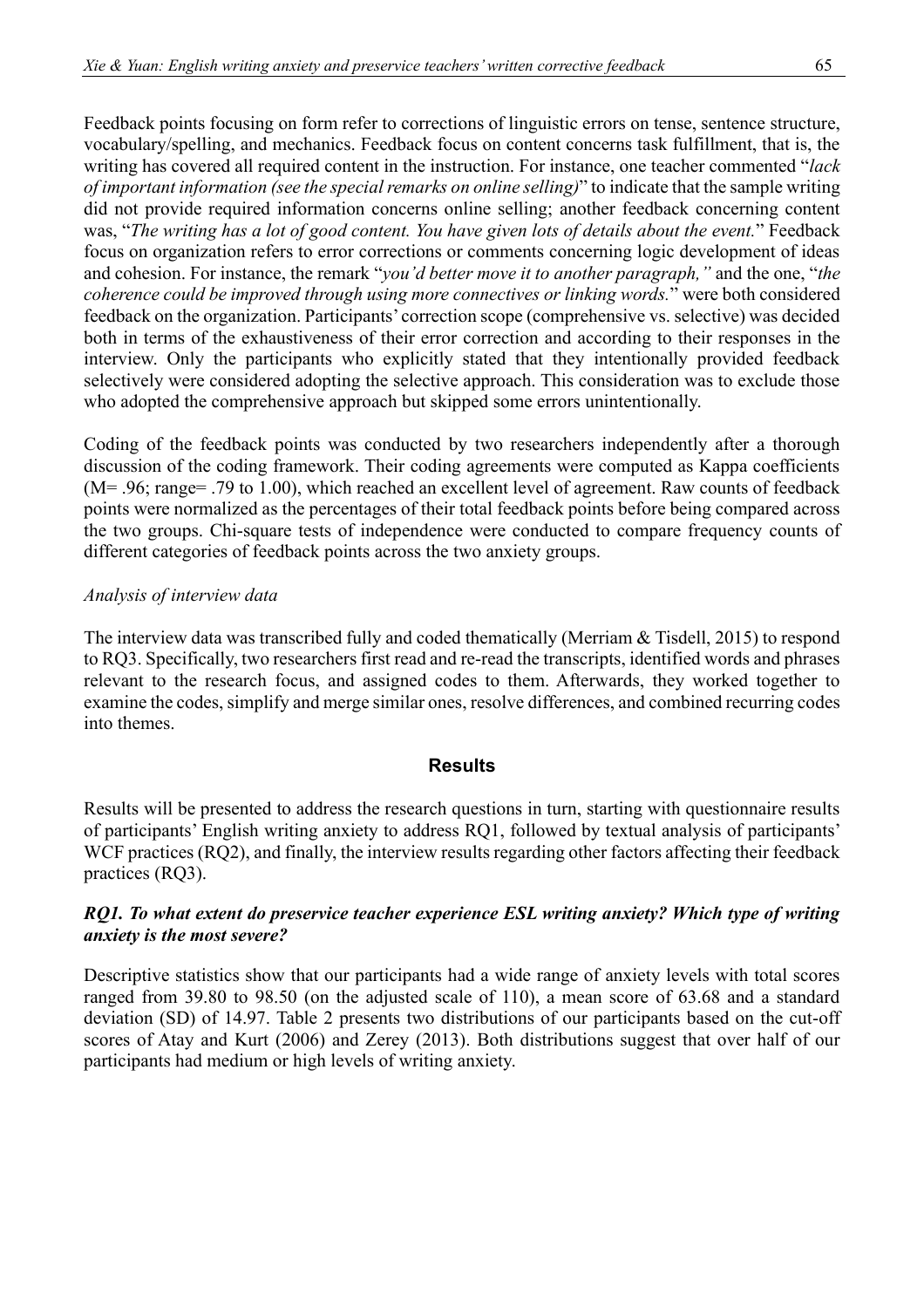| <b>Anxiety levels</b> | <b>Based on the cut-off scores of</b><br><b>Atay &amp; Kurt (2006)</b> | <b>Based on the cut-off scores of</b><br>Zerey $(2013)$ |
|-----------------------|------------------------------------------------------------------------|---------------------------------------------------------|
| High                  | $14.7\%$                                                               | $17.6\%$                                                |
| Medium                | 44%                                                                    | 50%                                                     |
| Low                   | 41%                                                                    | 32.4%                                                   |

**Table 2** *Comparative analysis of total anxiety scores* 

Table 3 presents the results comparing statistics of the three dimensions of writing anxiety. Their scores on the somatic and the avoidance dimensions were rather similar, i.e., somatic anxiety (*M=2.73; SD=0.46*) and avoidance behavior  $(M=2.69; SD=0.52)$ ; the scores on the cognitive dimension  $(M=3.20; SD=0.43)$  were significantly higher than the other two ( $p<001$  in both paired t-tests). The cognitive dimension was clearly the most dominant anxiety type among our participants. Two of the eight items in the cognitive subscale, item 16 (worry of being judged) and item 20 (fear of being rated poorly) received the highest rating of all; both refer to the apprehension of evaluation.

**Table 3** *Dimensions of ESL writing anxiety*

| <b>Dimension of ESL</b><br>writing anxiety | Number of<br>items | Min Max M      | SD.  |
|--------------------------------------------|--------------------|----------------|------|
| Cognitive Anxiety                          | 8                  | 2.47 3.65 3.20 | 0.43 |
| <b>Somatic Anxiety</b>                     |                    | 2.18 3.50 2.73 | 0.46 |
| Avoidance behavior                         |                    | 2.12 3.29 2.69 | 0.52 |

## *RQ2. What are the differences, if any, between the high- and low-anxious teachers in their WCF practices?*

A total of 342 feedback points were collected, 54 of which were written comments, and 269 were error feedback in the forms of underlining, circling and error codes. The high-anxious group had a total of 185 feedback points while the low anxious one 157 points. Our analysis found the participants' feedback satisfactory because they were able to offer accurate error corrections and informative comments. They indicated both the strengths and the weaknesses in the writing sample, and provided examples and explanations to make their feedback easily understandable. In the following, we present the results of our analyses, comparing the two groups in terms of their focus of feedback, error correction practice, scope of correction, and qualitative features of written comments.

#### **Focus of Feedback: Form, content or organization**

Table 4 presents the distribution of the feedback points in terms of their foci. Both groups were found focusing on form; the highly anxious group had 80% of their feedback on form slightly higher than the least anxious group (78.34%). Both groups had much fewer feedback points on content and organization. This result is similar to the findings about school teachers' WCF practices in Hong Kong (e.g., Lee, 2008; Xie & Lei, 2019). It is perhaps not surprising because almost all participants attributed their WCF techniques to their school mentors in teaching practicum.

The highly anxious group had slightly less feedback on content and organization (13.51%; 6.49%) than their peers with low anxiety (14.01%; 7.64%). However, Chi-square test of independence found the differences not significant,  $\chi^2(2)=0.21 \leq CV: 5.99$ ,  $p>0.05$ . Therefore, we did not find a significant relationship between the anxiety levels and focus of feedback.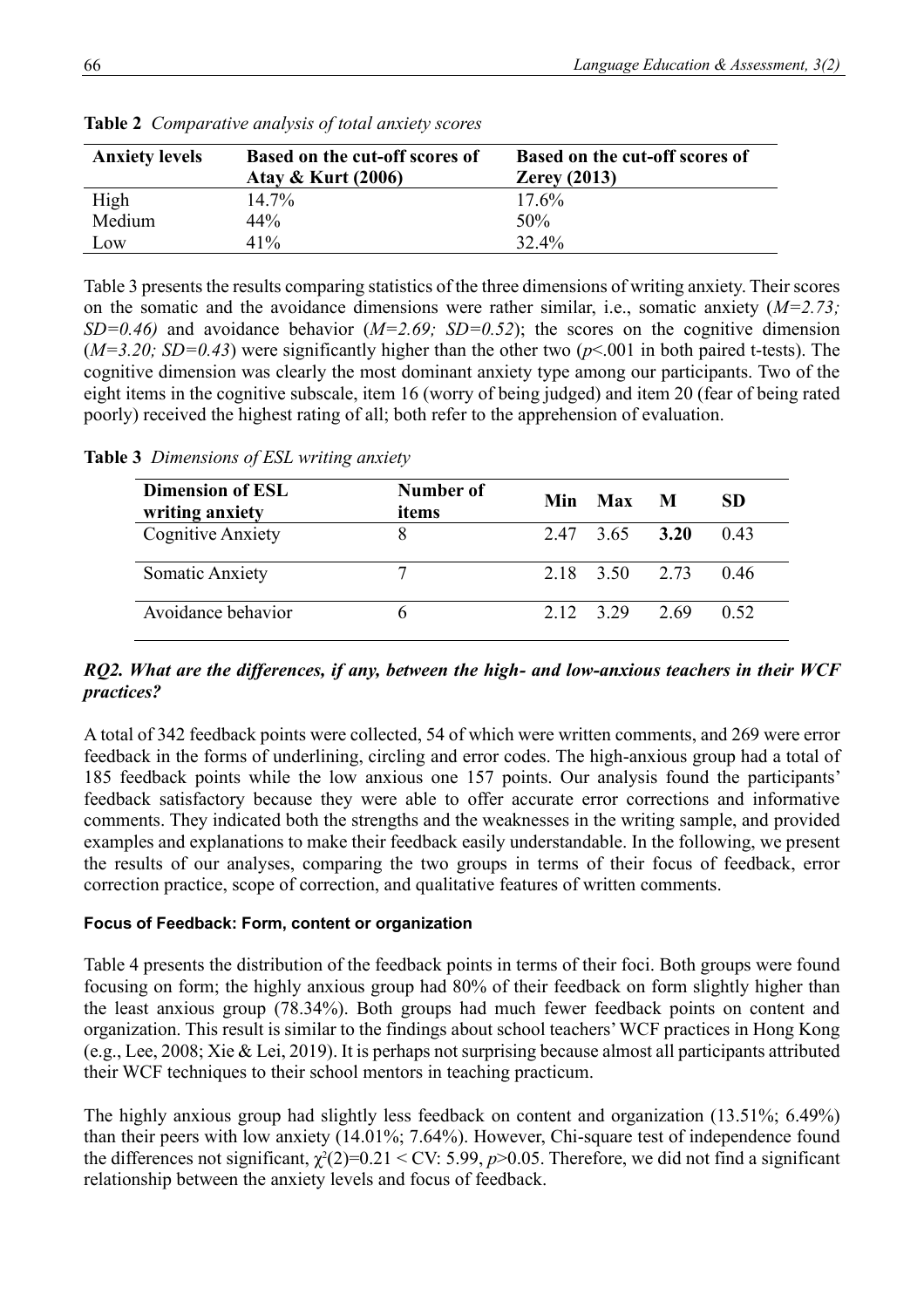|              | Form            | Content        | Organization  |
|--------------|-----------------|----------------|---------------|
| High anxiety | $80.00\%$ (148) | $13.51\% (25)$ | $6.49\%$ (12) |
| Low anxiety  | 78.34\% (123)   | $14.01\%$ (22) | $7.64\%$ (12) |

**Table 4** *Focus of written feedback*

Table 5 presents the distribution of feedback points focusing on various form-related aspects with examples extracted from our data. Both groups had the highest percentages of feedback on the aspect of sentence structure, which was followed by mechanics and vocabulary. Because the participants worked on the same writing sample, the similarity in the distribution of their form-focused corrections was expected, though it is interesting to notice that the highly anxious group provided more feedback to almost all sub-categories that are closely associated with form (tense, sentence structure and mechanics) and had slightly fewer feedback on vocabulary and others (e.g., style or tone). Chi-square test of independence, however, found the differences insignificant,  $\chi^2(4)=2.688$ , CV=9.488, p>0.05, that is, anxiety levels did not seem to affect participants' attention to different aspects of form.

**Table 5** *Distribution of feedback on form*

| Type of error on Form                   | <b>Examples</b>                                                   |                     | Percentage (frequency) |  |
|-----------------------------------------|-------------------------------------------------------------------|---------------------|------------------------|--|
|                                         |                                                                   | <b>High anxiety</b> | Low anxiety            |  |
|                                         |                                                                   | N=148               | $N=123$                |  |
| Sentence structure                      | We should do some good things in there?                           | 35.81% (53)         | 30.89% (38)            |  |
|                                         | These activities are<br>so meaningful activities are really."     |                     |                        |  |
| Mechanics                               | It is on the Saturday 10 Octobe from 11a.m. to 3 p.m. 29.73% (44) |                     | 26.83% (33)            |  |
| (punctuation, spelling, capitalization) | , so the <b>Entrance</b> feel free.                               |                     |                        |  |
| Vocabulary                              | parth what do you mean?                                           | 24.32% (36)         | 30.89% (38)            |  |
|                                         | inaturm                                                           |                     |                        |  |

#### **Error correction practice: Direct vs. indirect correction**

Table 6 presents the results of our analysis on the direction of error correction; direct correction accounts for 61.59% of the total, slightly higher than indirect correction (38.50%). The latter includes 20.29% of uncoded feedback (i.e., only indicating where the mistakes are) and 18.21% of coded feedback (e.g., locating errors and signposting error categories).

Direct correction takes up the highest portion of WCF for both groups. The highly anxious group adopted a much higher percentage of direct correction than indirect ones (78.91% vs. 21.08%), while the low anxiety group adopted more indirect feedback than direct correction (58.14% vs. 41.96%). In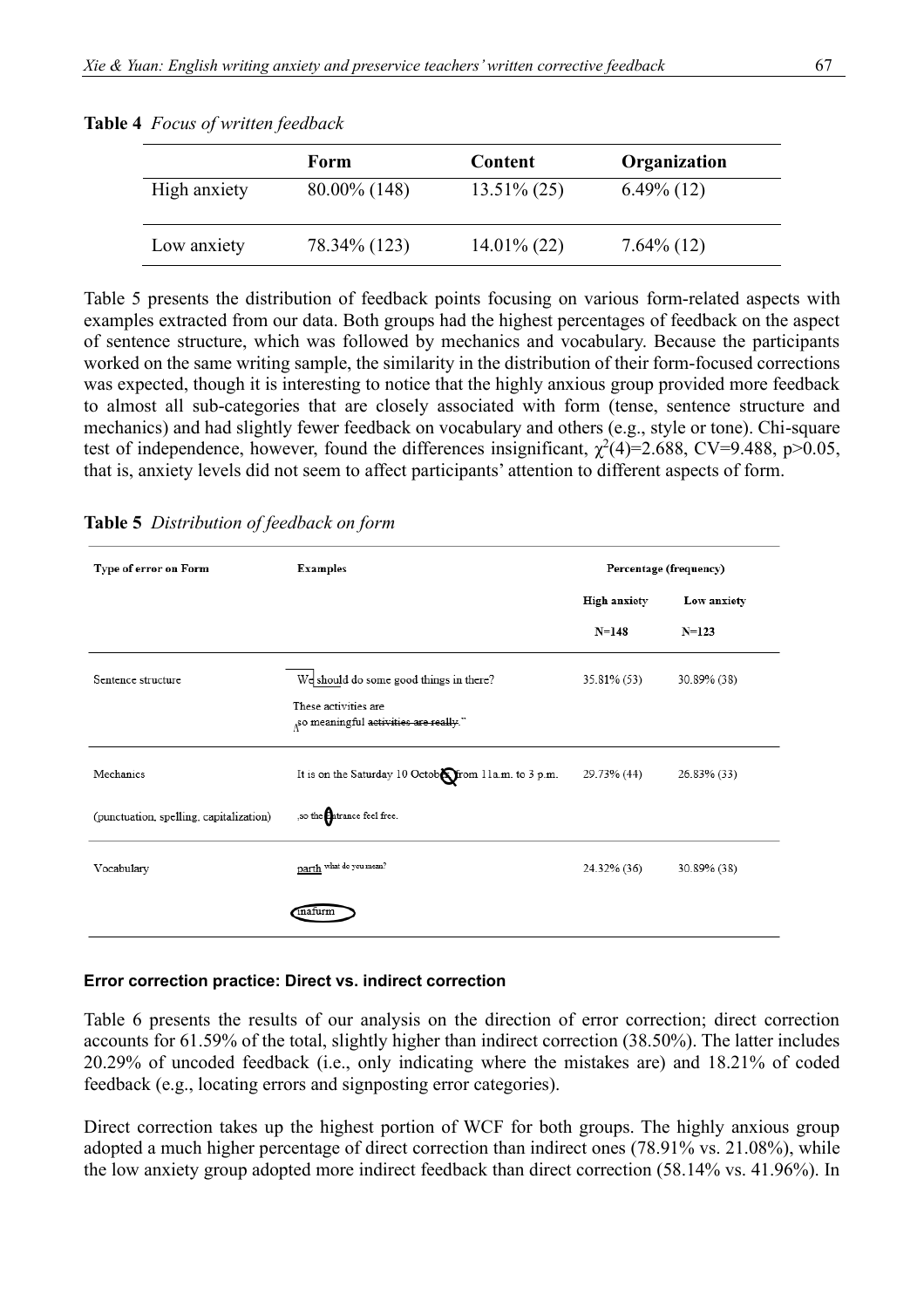comparison, the low anxiety group had more indirect feedback than the highly anxious group in both coded (26.36% vs. 10.88%) and uncoded forms (31.78% vs. 10.20%) and had fewer direct corrections (41.86% vs. 78.91%).

Chi-square test of independence found there was a significant association between level of anxiety and their error correction orientation,  $\chi^2(2)=10.16$ , CV=5.99, p<0.05. That is, there are indeed differences between the low and high anxiety groups on their use of error correction techniques.

| <b>Types</b>              | <b>Overall</b><br>percentage $(N)$ | <b>High anxiety</b> | Low anxiety    |
|---------------------------|------------------------------------|---------------------|----------------|
| Direct correction         | $61.59\%$ (170)                    | 78.91% (116)        | $41.86\%$ (54) |
| Indirect uncoded feedback | $20.29\%$ (56)                     | $10.20\%$ (15)      | $31.78\%$ (41) |
| Indirect coded feedback   | $18.21\%$ (50)                     | $10.88\%$ (16)      | $26.36\%$ (34) |

**Table 6** *Error correction techniques*

## **Scope of error correction: Comprehensive vs. selective**

Eight out of the ten student teachers were found adopting a comprehensive approach to error correction, marking all errors, including the minor and repetitive ones. This included all five high and three least anxious ones. Only two participants chose to adopt a selective approach to error correction, where they paid a close attention to the linguistics features that they considered to be most important for the task (i.e., writing a leaflet to promote a charity event), such as the use of future tense, imperatives and subheadings, while ignoring less important errors (such as plural/singular nouns or spelling). The two teachers justified their decision during the interviews (to be reported in the following section).

#### **Features of written comments**

The comments written by the two groups of novice teachers appear to differ in the length, focus and writing styles. The highly anxious ones tended to offer longer and more detailed and comprehensive comments, whereas the low anxious ones appeared to be more selective; they wrote shorter and more concise comments. Although both groups commented on language errors, highly anxious ones wrote more and covered various aspects, such as incorrect tense, limited vocabulary, and wrong spelling and punctuation, whereas the low anxious ones appeared to be more selective.

Table 7 presents two sample comments from a highly anxious (H5) and a low anxious student teacher (L3); both are informative and generally well written. H5 wrote in bullet-points a much longer comment on content (point 1-3) and language (point 4-6). She also gave an example to substantiate her suggestion in point 3. Her comments on language were informative and generic. L3 were far more concise and her comments move from content to organization and language. When she commented on specific aspects of language, she only mentioned two features associated with this specific text type. L3 appears to be more selective; her writing style also sounds more informal than H5.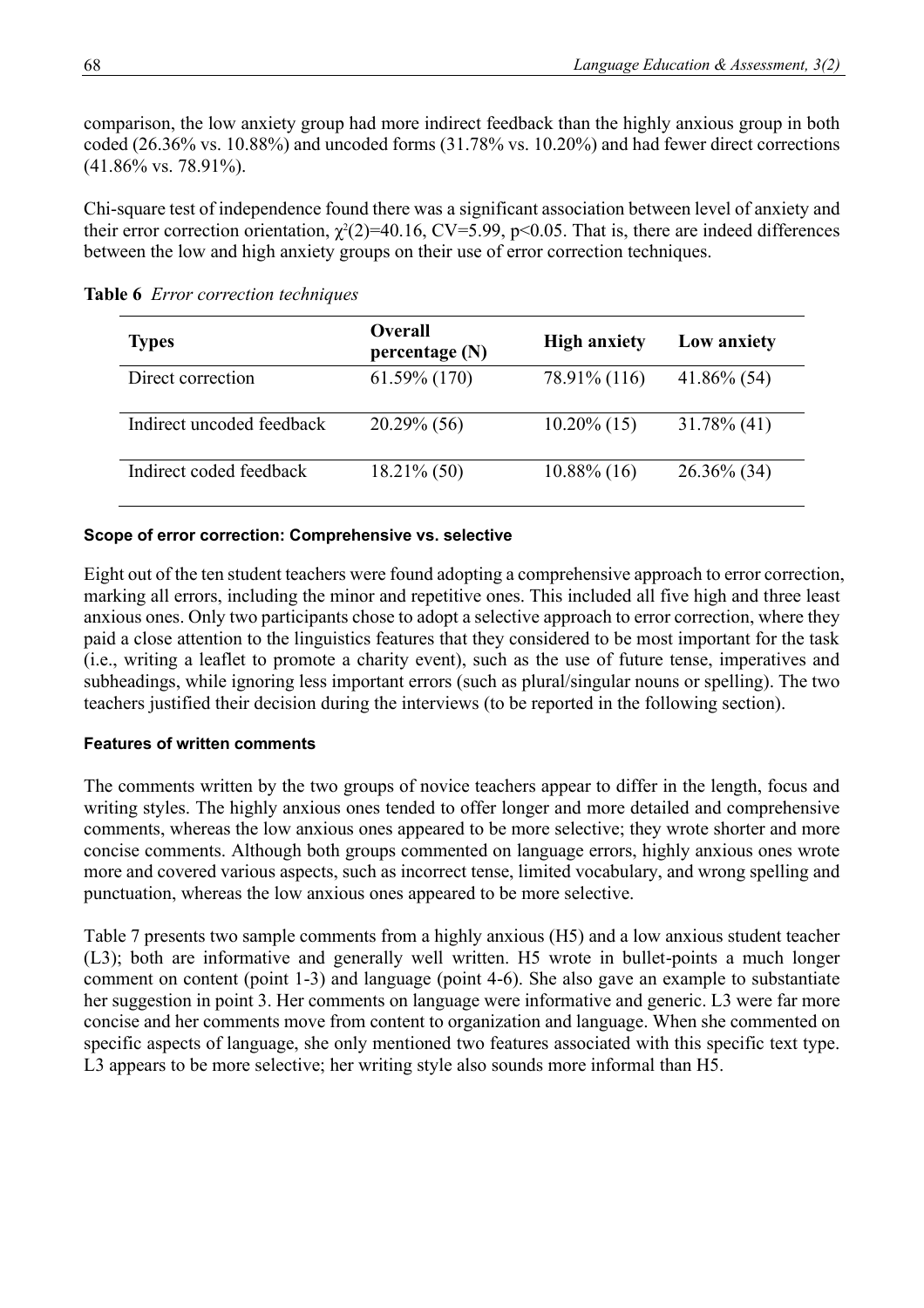| <b>Highly</b><br>anxious | You used lots of creative examples such as the VR experience and<br>yummy food provided in the food stall to catch the interest audience.                                                                                                                                                    |
|--------------------------|----------------------------------------------------------------------------------------------------------------------------------------------------------------------------------------------------------------------------------------------------------------------------------------------|
| (H5)                     | You showed the detailed information of the swap party in a clear<br>$\bullet$<br>way.                                                                                                                                                                                                        |
|                          | • You might better (sic) explain how this swap party help to protect<br>the environment. For example, "sharing old books helps to save<br>paper.'                                                                                                                                            |
|                          | • Use the connectives more carefully to show the cause-effect<br>relationship among different matters.                                                                                                                                                                                       |
|                          | • Always use the future tense to describe something that will happen<br>in the future.                                                                                                                                                                                                       |
|                          | Always remember to use plural form when you want to describe<br>$\bullet$<br>something that more than one (sic).                                                                                                                                                                             |
| Low anxious<br>(L3)      | Your writing has a lot of good content. You have given lots of details<br>about the event. However, you need to be careful of the organization<br>and language of this text type. Since it is a leaflet, the subheadings<br>should be nouns and the tense should be present or future tense. |

**Table 7** *Sample comments* 

# *RQ3. What are the other factors contributing to their differences in giving feedback?*

The last research question probed into the factors influencing the participants' feedback practices. Through constant comparisons between the interview transcripts of the two groups, we identified five major factors.

## **Factor 1. Conception of English writing: narrow vs. broad conceptualization**

All highly anxious participants considered the attainment of perfect language accuracy to be the prime objective of English writing. This view seemed to resonate with their own difficulties in writing English compositions. When asked about the challenges they had while writing in English, they put stress on linguistics difficulties, such as grammar accuracy and word choice (see Extract 1 and 2).

- (1) H1*: I am always worried about my grammatical correctness. I am not sure whether my language is accurate or not.*
- (2) H5*: Writing in English emphasizes organizing structure, syntax and other, while writing in Chinese stresses meaning. In other words, English writing highlights grammar. Therefore, I must guarantee that my grammar is correct… Hence, I write slowly and often feel I am incompetent.*

Their anxiety towards language accuracy might play a role in their feedback practices. Three highly anxious writers acknowledged that they paid the most attention to linguistic accuracy while giving feedback to the sample writing.

> (3) H1: *For me, language is of utmost importance in English writing, as it shows a learner's English competency.*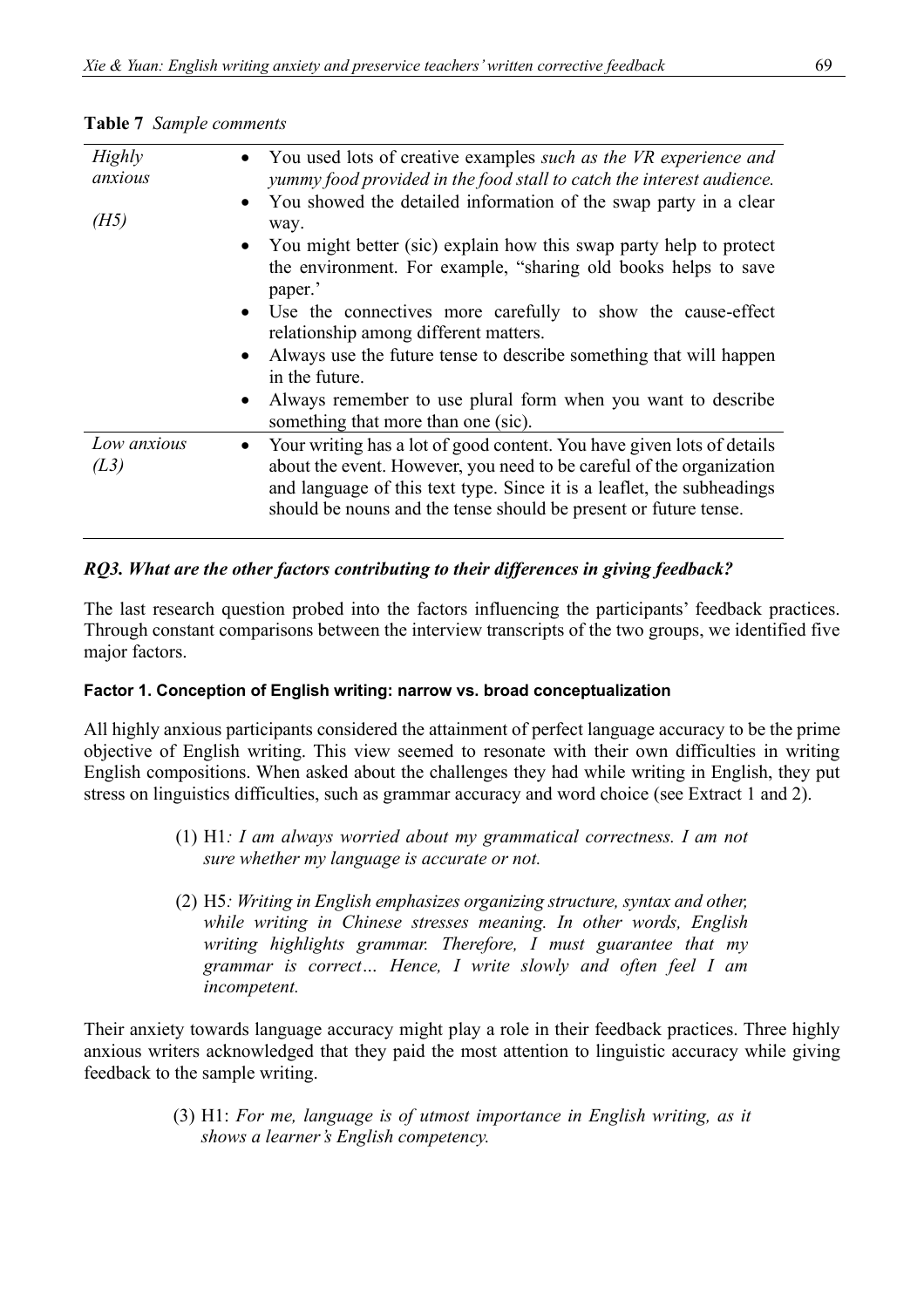- (4) H2: *If there are grammatical errors or wrong words, it definitely influences the comprehensibility and quality of the written output.*
- (5) H3: *The primary purpose of English writing assignment is to practice the grammar and vocabulary they learned. That's why I pay 100% attention to his language errors.*

In contrast, their least anxious peers expressed a broader conceptualization of English writing, who considered it as "creating" or presenting ideas (Extract 6), "demonstrate what you learned," "understand the topic, requirements and assessment criteria." This broader perception of English writing might have influenced them to consider broader aspects of writing beyond linguistic forms (Extract 7).

- (6) L3: *For me, English writing is about creating. I present my ideas in a creative way and by adopting a distinctive language.*
- (7) L2*: All three areas [of writing] are important, and they need to be in a*  balance in English writing. If a student's work only exhibits excellent *language but no content, it is worthless, and if it contains comprehensive content but with poor language, it affects understanding. The organization also determines the quality of the product.*

Unlike the other four, one highly apprehensive writer did not prioritize his feedback on language form because he believed that form was over-emphasized in the curriculum, but little attention had been given to content and organization, which, therefore, should be given more emphasis by teachers while evaluating students' writing (Extract 8).

> (8) H5: *I think content and logic are important. In daily English lessons, students have adequate language exercises, but in each unit, they only need to write two passages, which could not provide enough opportunities to cover a range of content and organization. So teachers should guide students more on content and organization (in their writing). Language is indeed important, but I reckon in today's curriculum, we have overemphasized forms but fail to develop students' ability in constructing writing and organization. That's why I will lay emphasis on content and organization.*

#### **Factor 2. Confidence in students' ability**

The reason that high anxious teachers preferred comprehensive corrective strategy and direct correction seems to be associated with their concerns of students' (lack of) ability and skills as indicated by the following two extracts.

- (9) H4: *I chose to mark comprehensively and explicitly because I am concerned that if I don't locate every mistake, the ones that I miss out would still be there [next time the student write]. It would form a bad cycle, that is, the same mistakes appear again and again.*
- (10) H5: *I chose to give the correct answers directly. If I just circle the mistakes, they might not understand it. They won't know if it is a wrong*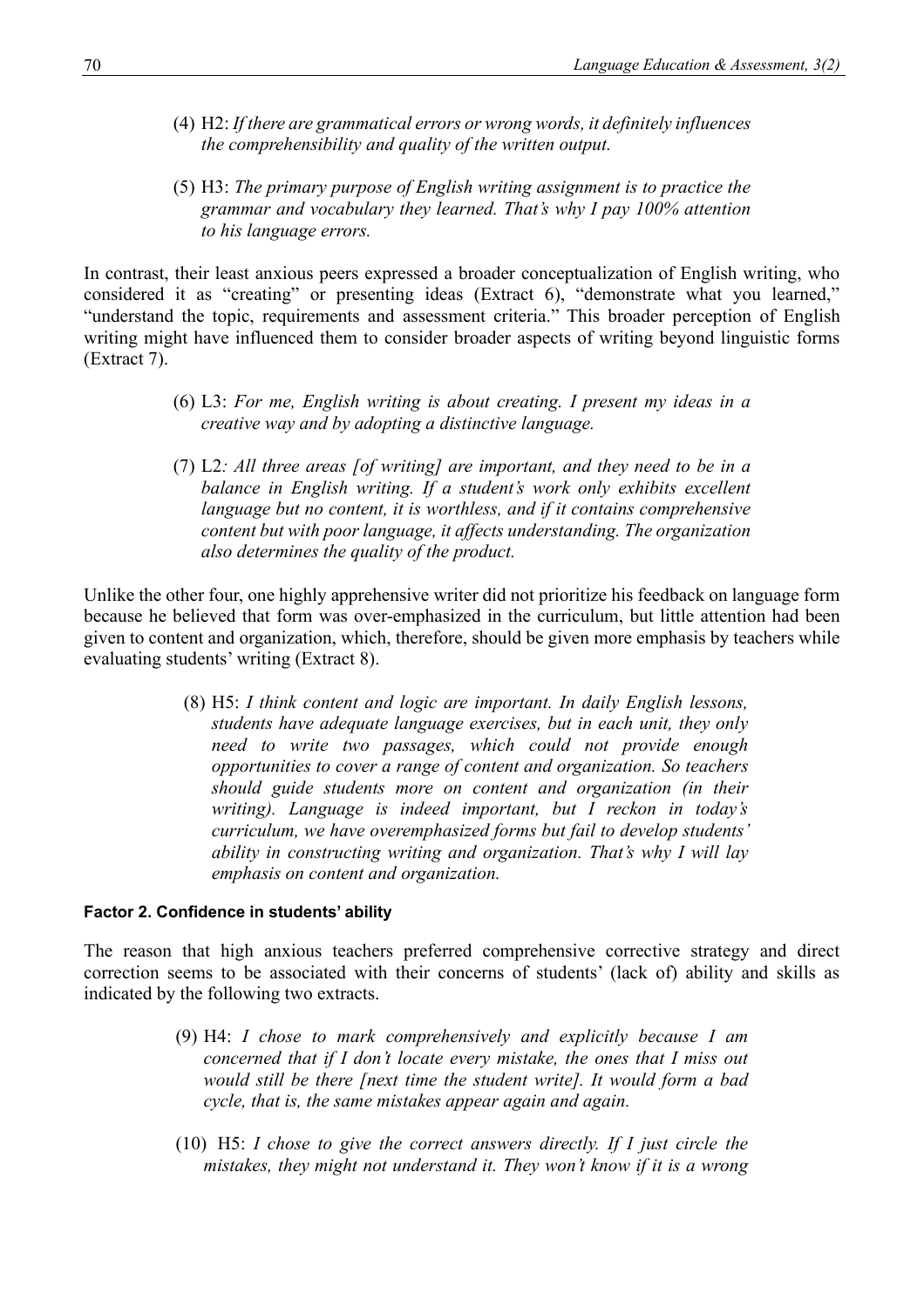*use of tense or other errors. Sometimes, they have difficulty in understanding it. Also, when they revise, it is possibly they apply other incorrect forms, and they will memorize the wrong answers. They will keep the wrong use…I seldom give them the hints, because I think error codes are difficult for them to comprehend…*

In comparison, the low anxious group appeared to have more confidence in students' ability when they justified using indirect coded feedback for their potential benefits to generate independent and autonomous learning (Extract 11, 12).

- (11) L3*: Students could benefit from coded feedback. It is actually an efficacious way for students to be aware of their mistakes; they could use the codes to classify their mistakes and make for themselves a checklist of their most frequent problems, such as article, tense or punctuation. This can improve not only their subsequent pieces of writing but also their knowledge of English.*
- (12) L5: *I hope students could discover the mistakes by themselves with (indirect) coded feedback… If I implement direct corrections, they just copy my answer mechanically, and they absolutely couldn't learn from it. Gradually, they become dependent on the teacher as they know what I will always give them the answers.*

#### **Factor 3. Concerns of student cognition and motivation**

When justifying their selective approach to error correction, the two low-anxiety teachers mentioned potential psychological impact of their feedback on students. While making this decision, they considered students' cognition (i.e., attention in Extract 13, memory in Extract 14), as well as confidence and motivation to learn (Extract 14).

- (13) L2*: The key is one thing at a time. If I indicate each and every mistake, he won't handle all of them successfully. Therefore, I choose to go one-by-one, for example, this time I focus on tense. I emphasized the use of the future tense in a promotion leaflet (for a coming event). In the following writing task, I may guide him to focus on other problems. Such method will enables him to process and intake the knowledge faster.*
- (14) L5: *I chose to indicate mistakes selectively because I understand that even I mark comprehensively, students are unable to remember them all. A marked paper full of red corrections gives a very negative impression, which is likely to threaten student's confidence and motivation (to write).*

#### **Factor 4. Concerns of teacher professional credibility and work ethics**

Three participants with a low degree of English writing anxiety adopted the comprehensive error correction approach. During the interview, they revealed that they valued the selective approach and understood its benefits, yet they were concerned about teachers' professional credibility and worried that if they did not exhaust students' errors in their correction, they would be viewed as incompetent or lazy.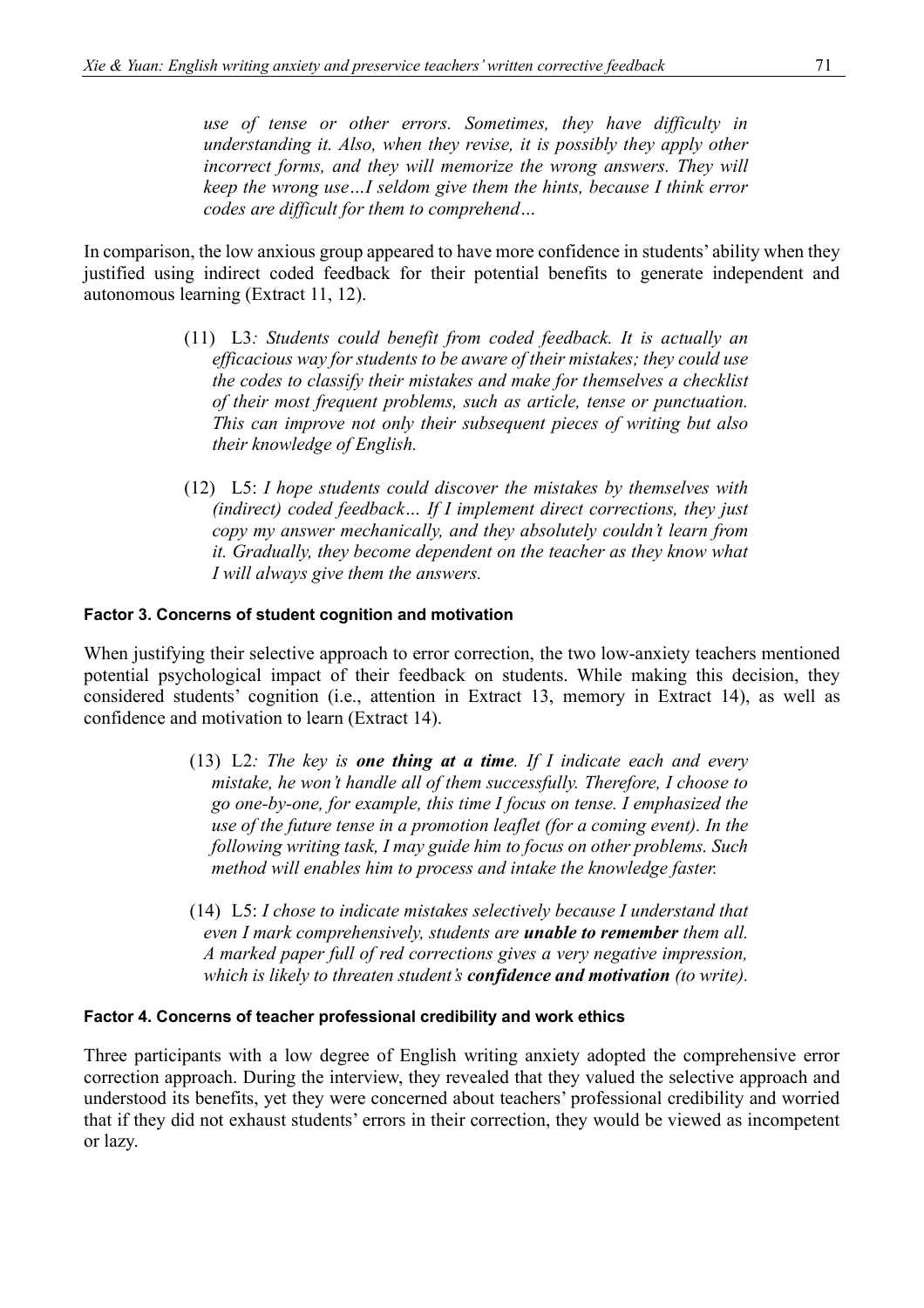- (15) L3*: I understand the benefits of selective marking in theory. However, from a macro perspective, comprehensive marking might actually be better for teachers, because if (you adopt) the selective process, the mistakes you chose to skip could threaten your credibility (as a teacher), and you are unlikely to know this…What I mean is that, for instance, in the selective marking, you skip a mistake, like a spelling error, because you know it is due to carelessness. But when the student gets his work back, he might think, "I made a mistake there, but the teacher did not notice it…" He will then question your ability or competence. So it is an issue of professional credibility.*
- (16) L4: Theoretically, *selective feedback is better for highlighting particular knowledge. But being a teacher, you need to be responsible for both the students and the parents. You should correct all mistakes (in students' work) so as not to be viewed as being lazy or be complained by parents.*

#### **Factor 5. Feedback experience as students and during teaching practicum**

The participants' experience with written feedback from their former teachers and professors also affected their WCF practices. In general, they reported adopting practices that they found useful as students and avoiding those that they considered problematic and unhelpful. The impact of these experience, however, did not seem to direct them to a particular type or approach of feedback, and appeared to be rather idiosyncratic and varied according to personal preferences. Some participants reported their feedback practices being influenced by their school mentors, with whom they worked closely during the four-month teaching practicum that they had just completed.

- (17) H3*: In the past, "unclear expression" has been the most frequent comment I received (from my teachers). Consequently, in my own essay writing and when I assess a student's written product, I prone to examining word choice, is the wording correct? Does it express the meaning correctly and clearly?*
- (18) H2: *I don't like implicit marking. In Year 1, a professor just jotted down "syntax" on my essay. This is too broad and vague. I was frustrated. Consequently, I remind myself when I mark any student's work, my feedback must be direct, comprehensible and supportive.*

#### **Discussion**

#### *Pre-service teachers' writing anxiety: Levels and dominant type*

The present research found about a quarter of participants suffered from a high level of English writing anxiety and almost half had a moderate level of anxiety. To put the anxiety levels of our participants in perspective, we compared our results with findings about preservice teachers in another education context. Two recent research Atay & Kurt (2006) and Zerey (2013) were chosen for the comparison, because they had a focus closest to ours. They involved preservice EFL teachers and also adopted SLWAI to measure writing anxiety. Both studies were conducted in Turkey: Atay & Kurt studied 85 fourth-year preservice English teachers (Mean age =21.34), who had 8-10 years of English learning experience; Zerey investigated a younger group (N=63; Mean age=19) enrolled in prep-classes for an English teacher education program. Atay & Kurt's participants were more similar to ours (Mean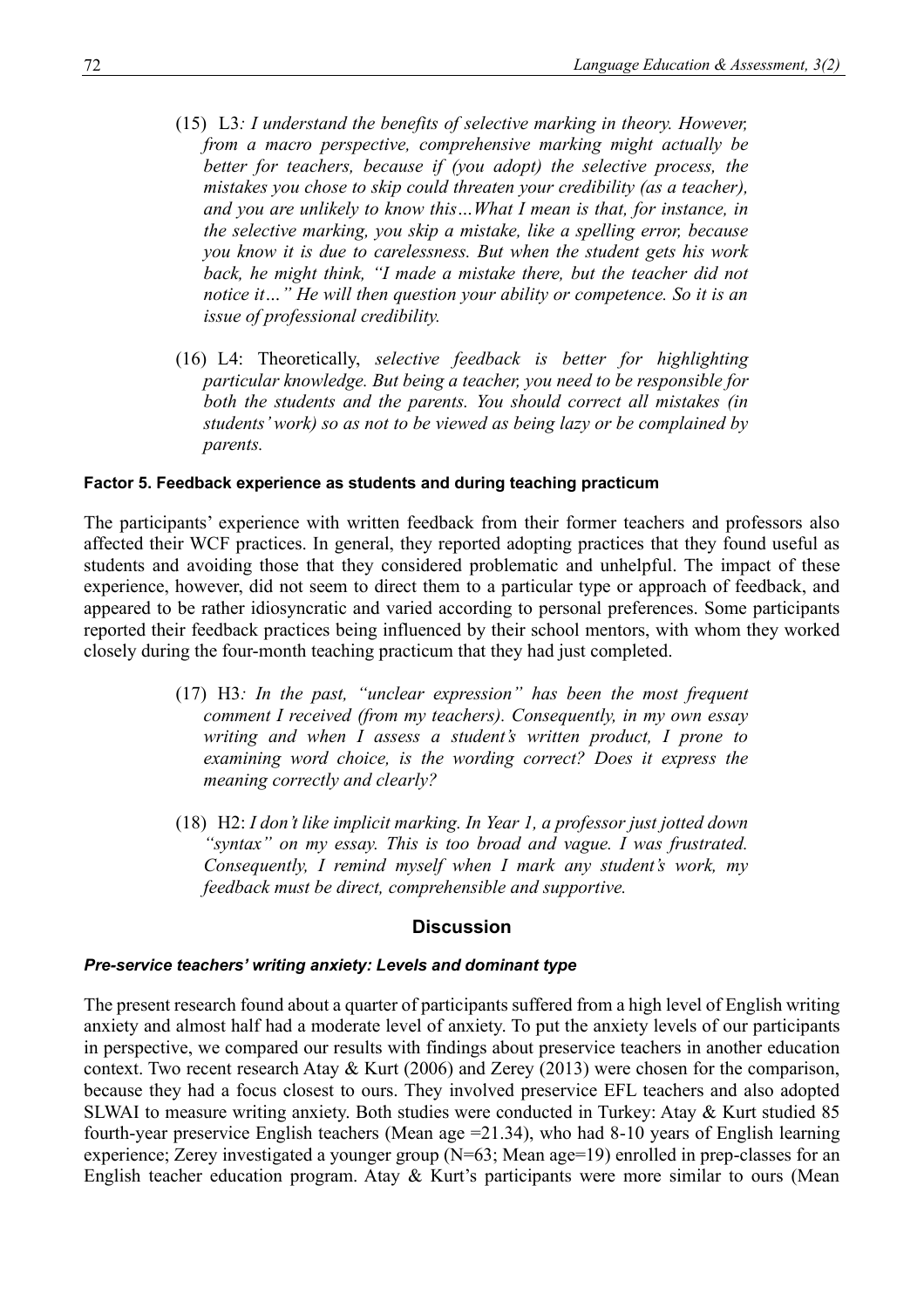age=22.65), though our participants had much longer years of English learning (M=18.1) and probably higher English proficiency.

Comparing with those in Atay and Kurt (2006) and Zerey (2013), our participants had a lower level of anxiety. The mean anxiety score of our participants are lower than those in the two Turkish studies (63.68 vs. 70.5 and 70.95); we have much fewer highly anxious writers (14.7%/17.6% vs. 32% and 34.9%), fewer moderately anxious ones (44%/50% vs. 49% and 58.7%), and much more writers with low anxiety (41%/32.4% vs. 19% and 6.3%). Nonetheless, there are still over half of our participants with moderate or high levels of writing anxiety, and the difference between those at the high and the low end of the anxiety scale was much greater among our participants. The results, though more positive than those in Atay & Kurt (2006) and Zerey's (2013), was unsettling, considering the fact that our participants had a high level of English proficiency.

Differing from Atay and Kurt (2006) in Turkey and Arindra and Ardi (2020) in Indonesia whose participants experienced the somatic anxiety -associated with physiological arousal as their dominant type, our study found cognitive anxiety the most severe. This means that when performing a writing task, our student teachers tended to over-concern others' judgement and have low expectations towards their writing (Cheng, 2004). Similar result was found in Jordan with first-year medical students of intermediate English proficiency (Rabadi & Rabadi, 2020) and in Korea with a mixed-proficiency group of university students (Jeon, 2018). In both contexts, cognitive anxiety was found the dominant type. Jeon's experiment with a learner-centered EFL writing instruction significantly reduced participants' somatic anxiety but was not able to do so for the other two dimensions. He associated the dominant cognitive anxiety among his participants with Korean Confucian culture that Koreans considered it always necessary to be aware of other people's views so that one will not risk losing face. Since Hong Kong is also a Confucian-heritage society, this explanation could also be applied to our Chinese participants.

Cognitive anxiety was found responsible for poor writing performance (Cheng, 2004); it was often evoked in evaluative situations such as writing for assessment or test (Arinda & Ardi, 2020). Although we were unable to track the differential effects of the three dimensions of writing anxiety in this study, both Lee (2008)'s finding of the accountability issue in teacher WCF and Factor 4 (concerns of teacher professional credibility and work ethics) in the present research suggest that cognitive anxiety probably the most important determinant of the three in shaping and conditioning their WCF practices.

## *How writing anxiety and other factors affect teachers WCF: A grounded-theory model*

Our research identified five factors alongside writing anxiety that could explain participants' feedback practices. Following previous research (Yan & Horwitz, 2008), we synthesized our findings as a grounded-theory model of the internal forces affecting teacher approaches to WCF in Figure 1. The paths of influence of the four internal forces are mapped based on the findings of the present research.

Along the first dimension (D1) of English writing anxiety in the model, our study observed that anxiety seemed to affect their feedback direction (direct vs. indirect) and scope because the highly anxious writers had a clear preference to direct and comprehensive error correction. Highly anxious writers also tended to have lower confidence in students' ability (D2) and narrower conception regarding the purpose of English writing (D3), which prioritizes linguistic accuracy over other aspects of writing. In our study, although both high and low anxiety groups gave more focus to linguistic accuracy, the high anxiety group showed a slightly stronger tendency to focus on grammar, a finding was similarly reported in a study conducted in an L1 writing context (Bizzaro & Toler, 1986). In contrast, participants with low writing anxiety showed more confidence in student ability and often expressed a broader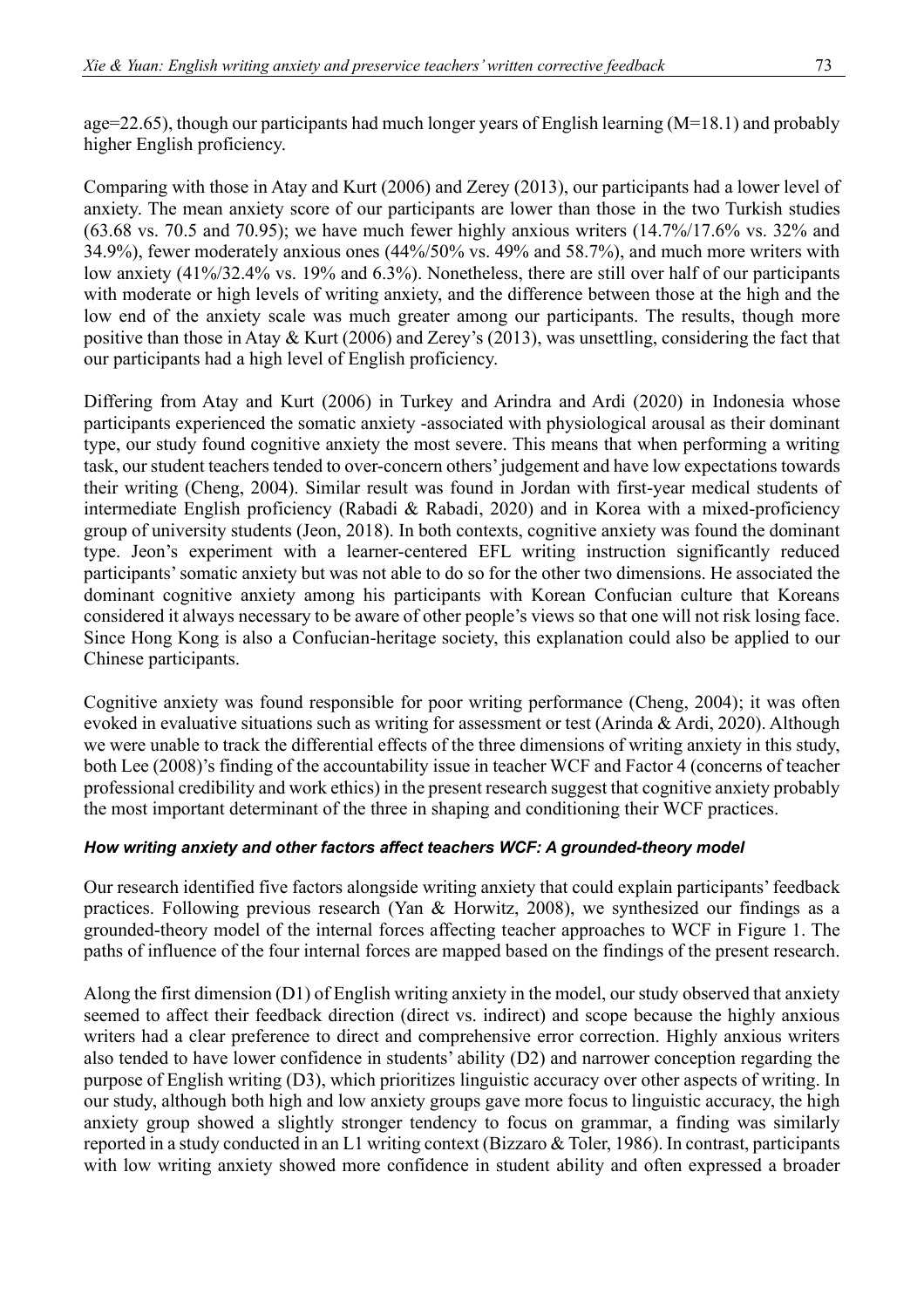

conception of English writing, they were more willing to adopt systematic indirect (coded and uncoded) error corrections.

**Figure 1** *Dimensions of internal forces affecting teacher WCF: A grounded-theory model*

The fourth dimension of forces (D4) combines the third and the fourth factors of concerns of teacher professional credibility and work ethics and concerns of student learning autonomy, cognition and motivation to learn, because our findings indicated the two factors worked along the same dimension but towards opposite directions. Specifically, those with greater concern about teachers' professional image tended to prefer the prevailing practice of direct and comprehensive error correction, while those placing greater consideration on learning would adopt a systematic indirect and selective approach to error correction.

Dimension 1 to 3 seemed to work hand in hand, because those with low anxiety expressed a broader conception of English writing and higher confidence in their students, whereas all highly apprehensive participants had a narrow conception of English writing and expressed worries about students' (in)ability to follow error codes or hints. Probably relating to their narrow conception, these highly anxious student teachers paid greater attention to ensure error-free language both in their own writing and in that of their students.

Dimension 4 (Teacher credibility vs. Student cognition and motivation), on the other hand, appeared to affect WCF independent of the other three because it affected both high and low anxiety teachers. In our study, three teachers with low anxiety chose a comprehensive approach to marking primarily because of their concern over teacher credibility (i.e., the ability to identify all errors in students' work) and work ethics (i.e., work diligently and not sparing any errors), which appeared to push them towards to the comprehensive approach, even though they were aware of its potential negative impact on students. Only two teachers adopted the selective approach because of their concern that the opposite would overwhelm learners cognitively (Extract 13) and harm their confidence and motivation to learn (Extract 14). Although all participants seemed to be aware of the issues associated with both approaches, those who concerned more about the teaching end would incline to a comprehensive approach.

Not included in the model is Factor 5, the influence from own feedback experience and teaching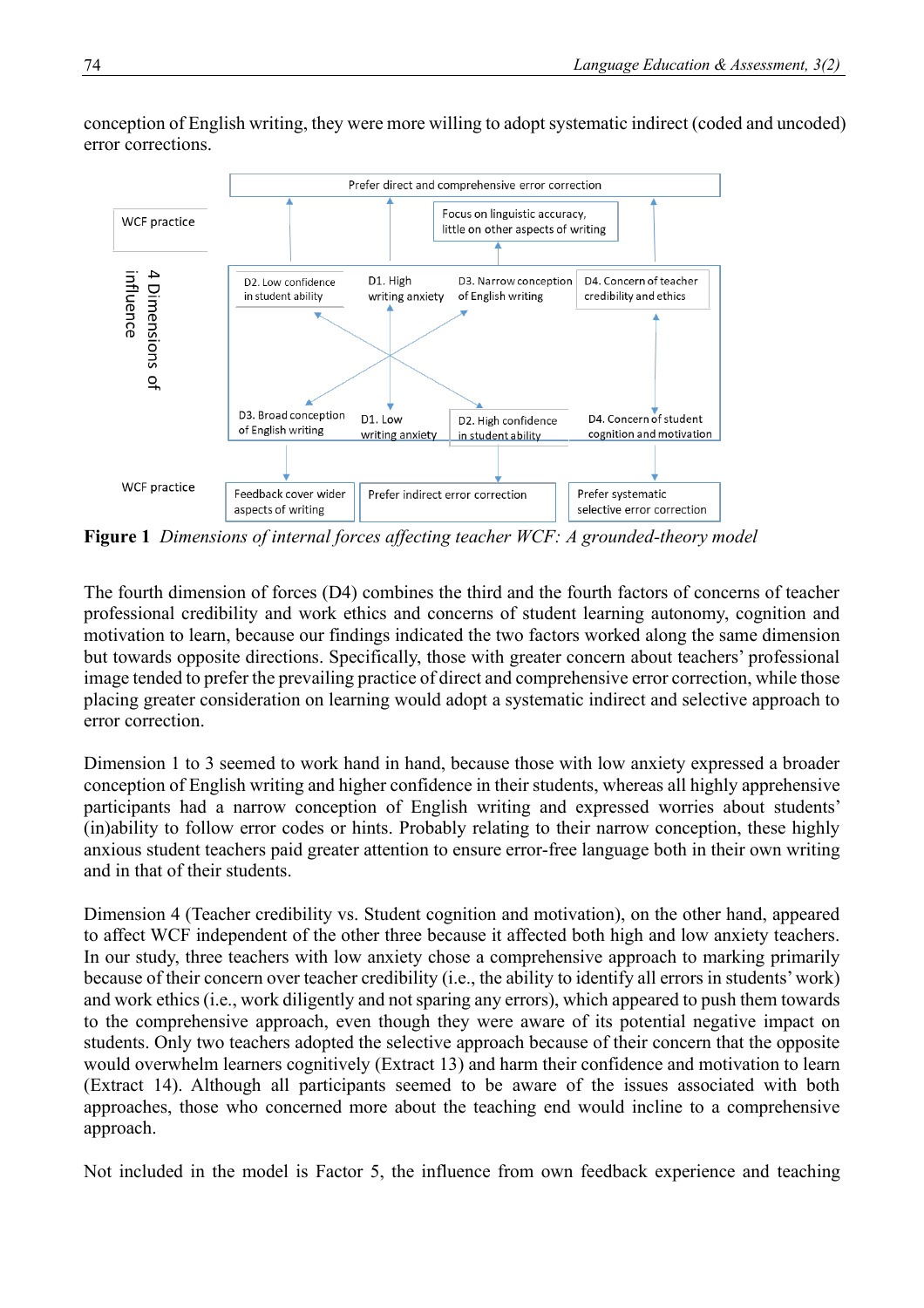practicum, which, we found, is different from the other four internal factors in that this factor does not direct teachers to a particular feedback orientation. Both positive and negative feedback experience seemed to have affected the participants' own feedback practice (Extract 18-20) towards either approach, and the impact could be rather idiosyncratic. In addition, this factor was more of an external force hence differing from the other four factors that are more of the internal nature. For the sake of conceptual clarity, this factor is not included in the model that intentionally confines itself to the internal forces affecting teacher WCF. The exclusion of external contextual factors is by no means indicating they are of less importance. On the contrary, existing research into feedback as reviewed earlier had found abundant evidence of the force of macro contextual factors (at school and society level), which exert considerable influences on teachers' feedback. It is necessary to acknowledge that the model in Figure 1 is not meant to include all potential factors influencing teachers' WCF behavior but is limited to and contains only the internal factors observed in our study. Because these internal forces have received much less attention in the L2 writing literature and remained untheorized, this grounded-theory model could be considered a useful contribution to the field.

## **Conclusion**

Albeit its small scale, this research found evidence that a large portion of highly proficient preservice English writing teachers suffered from high or moderate levels of writing anxiety, and the evidence that their anxiety, alongside conceptions, concerns and feedback experiences, jointly influenced their feedback practices. Based on our findings as well as insights drawn from the literature, we proposed a grounded-theory model of the various internal forces to provide a direction for future research on the nexus of teacher writing anxiety and WCF.

At the practical level, we would like to make the following suggestions for preservice teacher education based on our findings and insights from the literature. Firstly, writing anxiety has seldom being acknowledged, formally or informally, in language teacher preparation program. Our findings suggest it is necessary to recognize writing anxiety as a problem to be overcome even among highly proficient English learners, especially if they were to become teachers. Moreover, our research suggests that writing anxiety is associated with particular conceptions (of English writing) and concerns (of professional credibility and work ethics) and knowledge about students (e.g., confidence in their ability). While it could be argued that writing anxiety is a personality trait that is not easy to change, the latter factors could be moderated through teacher education. Purposive training of preservice teachers to overcome their writing anxiety seems to be a mute area in the literature of L2 writing and teacher education, though efforts to reduce learner writing anxiety have appeared in recent years (e.g., Arindra & Ardi, 2020; Abdullah *et al.*, 2018, Erdogan, 2017; Jeon, 2018). These useful attempts could shed light on ways to help anxious student teachers as well.

Along this line of thought, we concur with L2 writing researchers (e.g., Lee, 2008; Mak, 2019; Xie & Lei, 2019) that feedback principles and strategies should be formally and systematically incorporated in L2 teachers' method course. Before they embark on a teaching career, it is necessary to equip preservice teachers with effective techniques, tactics, research-based feedback principles and the ability to critically reflect on existing practices. Such training seemed to have reduced the impact of ESL writing anxiety on our participants' feedback practices.

While it was not our intention to generalize the findings, researchers need to apply certain caution in extending our findings to other contexts. In addition to our earlier suggestions for further research into L2 writing anxiety in teacher education, those interested in pursuing this line of investigation could consider constructing a questionnaire to measure all four dimensions of influence to estimate their respective impact on teacher feedback statistically and model their interactions.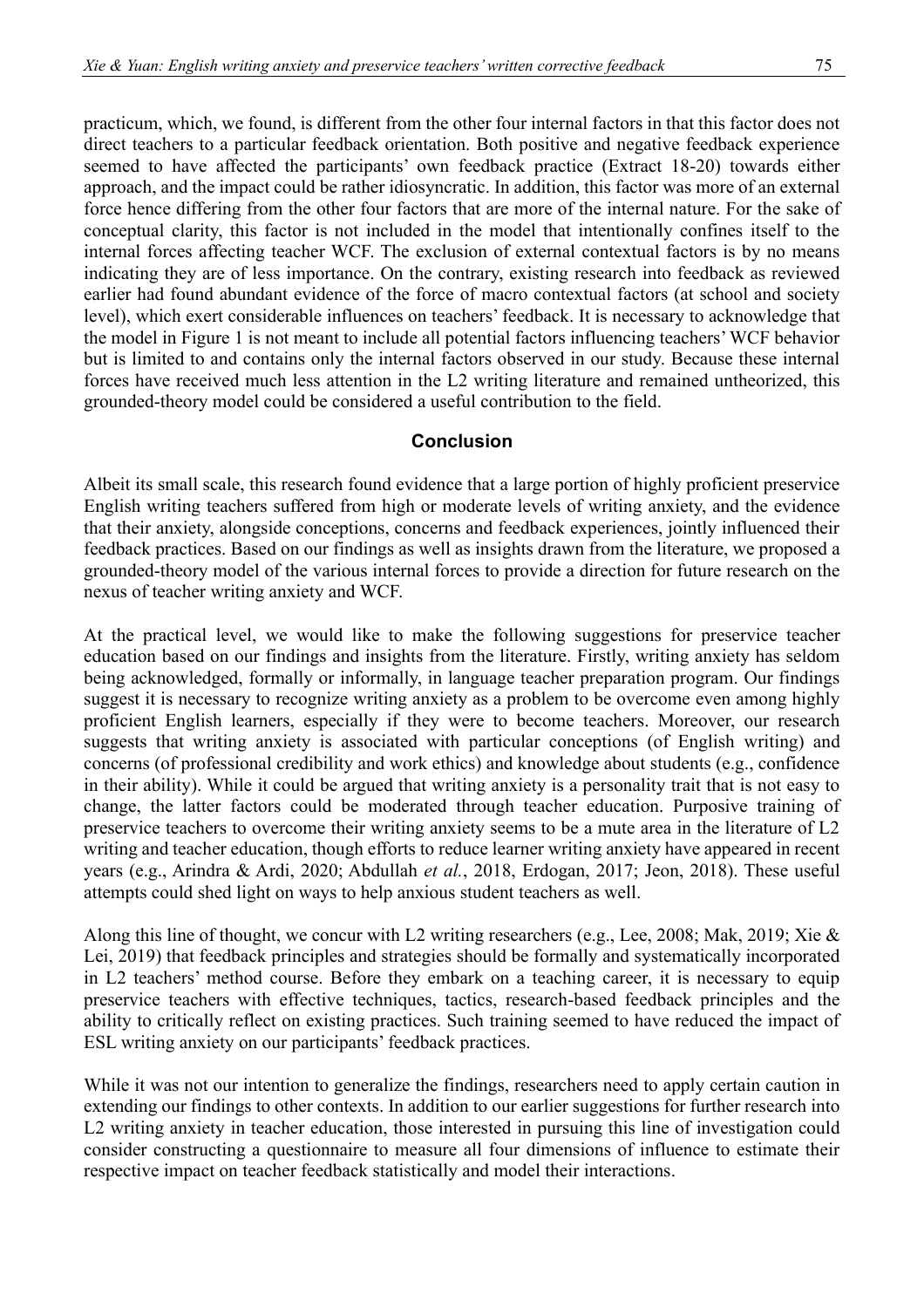#### **References**

- Ada, A.F., & Campoy, F.I. (2004). *Authors in the classroom: A transformative education process.* Boston, MA: Pearson Education.
- Al-Sawalha, A.M.S, & Chow, T.V.V. (2012). The effects of writing apprehension in English on the writing process of Jordanian EFL students at Yarmouk University. *International Interdisciplinary Journal of Education, 1*(1), 6–14.
- Arindra, M.Y., & Ardi, P. (2020). The correlation between students' writing anxiety and the use of writing assessment rubrics. *LEARN Journal: Language Education and Acquisition Research Network, 13* (1), 76–93.
- Abdullah, M.Y., Hussin, S., & Shakir, M. (2018). The effect of peers' and teacher's E-feedback on writing anxiety level through CMC applications. *International Journal of Emerging Technologies in Learning, 13* (11), pp. 196–207.
- Atay, D., & Kurt, G. (2006). Prospective teachers and L2 writing anxiety. *Asian EFL Journal*, *8*(4), 100–118.
- Bizzaro, P., & Toler, H. (1986). The effects of writing apprehension on the teaching behaviors of writing center tutors. *The Writing Center Journal*, *7*(1), 37–43.
- Book, V. (1976). *Some effects of apprehension on writing performance.* Paper presented at the annual meeting of the American Business Communication Association, December 28–30, San Diego, CA.
- Bruton, A. (2009). Improving accuracy is not the only reason for writing, and even if it were…. *System*, *37*(4), 600–613.
- Cheng, Y. S., Horwitz, E.K., & Schallert, D. (1999). Language anxiety: Differentiating writing and speaking components. *Language Learning, 49,* 417–446.
- Cheng, Y.S. (2004). A measure of second language writing anxiety: Scale development and preliminary validation. *Journal of Second Language Writing*, 13, 313–335.
- Creswell, J.W, & Plano Clark, V.L. (2018). *Designing and conducting mixed methods research* (3rd ed.). Los Angeles, CA: SAGE.
- Daly, J.A., Vangelisti, A., & Witte, S.P. (1988). Writing apprehension in the classroom context. In B.A. Rafoth & D.L. Rubin (Eds.), *The social construction of written communication* (pp. 147–171). Norwood, NJ: Ablex Publishing.
- Daud, N.S.M., Daud, N.M., & Kassim, N.L.A. (2016). Second language writing anxiety: Cause or effect? *Malaysian Journal of ELT Research*, *1*(1), 1–19.
- Di Loreto, S., & McDonough, K. (2014). The relationship between instructor feedback and ESL student anxiety. *TESL Canada Journal*, *31*(1), 20–41.
- Erdogan, O. (2017). The effect of cooperative writing activities on writing anxieties of prospective primary school teachers. *International Journal of Research in Education and Science, 3*(2), 560–570.
- Erkan, D. Y., & Saban, A. (2011). Writing performance relative to writing apprehension, self-efficacy in writing, and attitudes towards writing: A correlational study in Turkish tertiary-level EFL, *The Asian EFL Journal Quarterly, 13*(1), 164–192.
- Furneaux, C., Paran, A., & Fairfax, B. (2007). Teacher stance as reflected in feedback on student writing: An empirical study of secondary school teachers in five countries. *International Review of Applied Linguistics in Language Teaching*, 45, 69–94.
- Guénette, D. (2012). The pedagogy of error correction: Surviving the written corrective feedback challenge. *TESL Canada Journal, 30*(1), 117–126.
- Güneyli, A. (2016). Analyzing writing anxiety level of Turkish Cypriot students. *Egitim ve*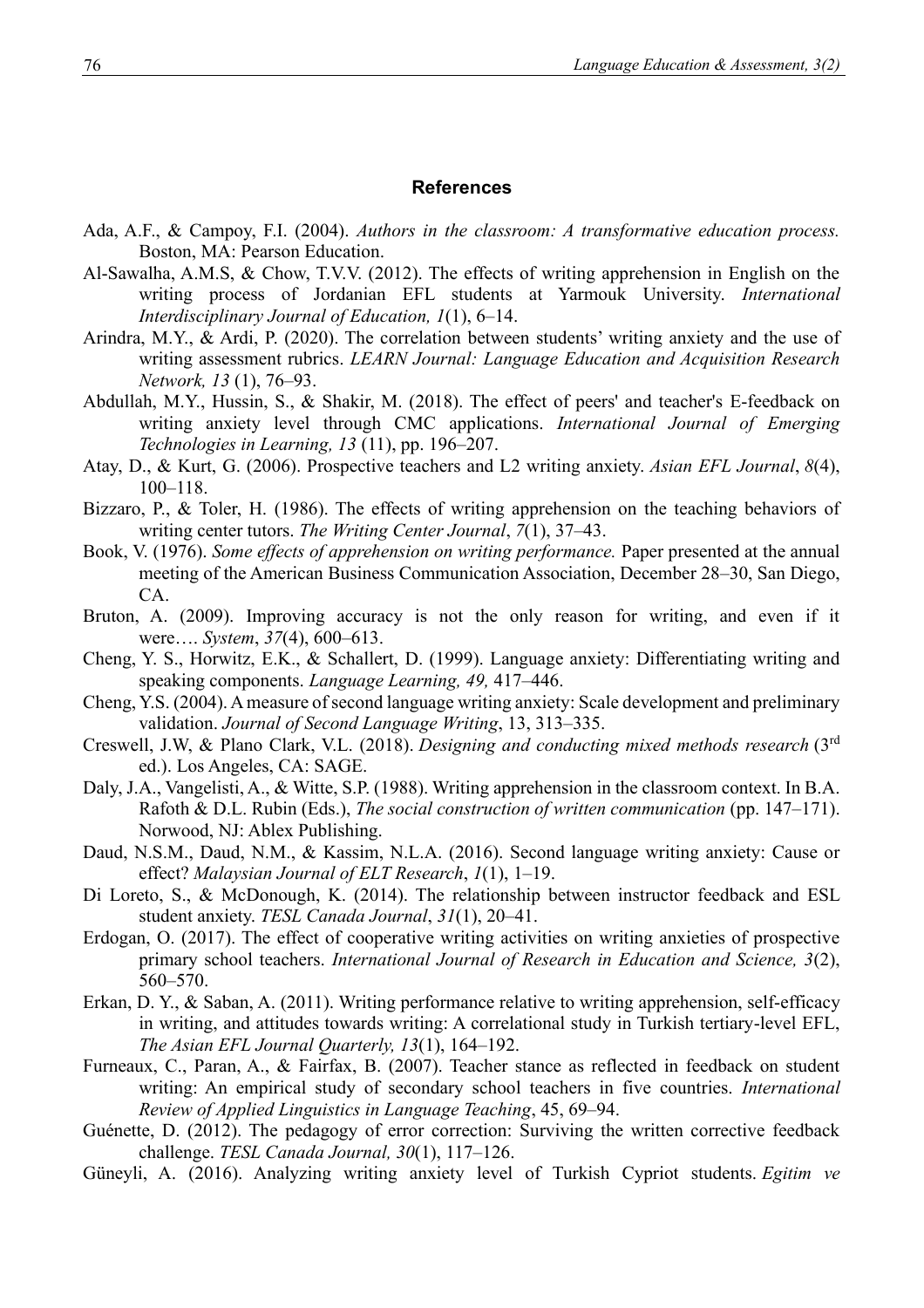*Bilim*, *41*(183).

- Hassan, B. (2001). The relationship of writing apprehension and self-esteem to the writing quality and quantity of EFL university students. *Mansoura Faculty of Education Journal*, 39, 1–36.
- Huwari, I.F., & Aziz, N.H. (2011). Writing apprehension in English among Jordanian postgraduate students at Universitiutara Malaysia (UUM). *Academic Research International, 1*(2), 190–198.
- Hyland, F. (2003). Focusing on form: Student engagement with teacher feedback. *System*, 31, 217– 230.
- Hyland, K., & Hyland, F. (2006). State-of-the-art review on "Feedback in second language students' writing." *Language Teaching,* 39(2), 83–101
- Jeon, E.Y. (2018). The effect of learner-centered EFL writing instruction on Korean university students' writing anxiety and perception. *TESOL International Journal, 13*(3), 100–112.
- Kitano, K. (2001). Anxiety in the college Japanese language classroom. *The Modern Language Journal*, *85*(4), 549–566.
- Kurt, G., & Atay, D. (2007). The effects of peer feedback on the writing anxiety of prospective Turkish teachers of EFL. *Journal of Theory and Practice in Education, 3*(1), 12–23.
- Lee, I. (2008). Understanding teachers' written feedback practices in Hong Kong secondary classrooms. *Journal of Second Language Writing*, *17*(2), 69–85.
- Liu, M., & Ni, H. (2015). Chinese university EFL learners' foreign language writing anxiety: Pattern, effect and causes. *English Language Teaching*, *8*(3), 46–58.
- MacIntyre, P. D., & Gardner, R. C. (1994). The subtle effects of language anxiety on cognitive processing in the second language. *Language Learning*, *44*(2), 283–305.
- Magnusson, E., & Marecek, J. (2015). *Doing interview-based qualitative research: A learner's guide*. Cambridge: Cambridge University Press.
- Mak, P. (2019). From traditional to alternative feedback: What do L2 elementary students think? *International Journal of Applied Linguistics*, 29(1), 109–129.
- Merriam, S. B., & Tisdell, E. J. (2015). *Qualitative research: A guide to design and implementation*. Hoboken, NJ: John Wiley & Sons.
- Onwuegbuzie, A.J., Bailey, P., & Daley, C.E. (1999). Factors associated with foreign language anxiety. *Applied Psycholinguistics, 20*, 217–239.
- Rabadi, R.I., & Rabadi, A.D. (2020) Do medical students experience writing anxiety while learning English as a foreign language? *Psychology Research and Behavior Management*, 13, 883–893.
- Rose, M. (2009). *Writer's block: The cognitive dimension.* Carbondale, IL: SIU Press.
- Sabti, A.A., Md Rashid, S., Nimehchisalem, V., & Darmi, R. (2019). The Impact of writing anxiety, writing achievement motivation, and writing self-efficacy on writing performance: A correlational study of Iraqi tertiary EFL learners. *SAGE Open, 9*(4), 2158244019894289.
- Tsao, J.J., Tseng, W.T., & Wang, C. (2017). The effects of writing anxiety and motivation on EFL college students' self-evaluative judgments of corrective feedback. *Psychological reports, 120*(2), 219–241.
- Vanhille, J., Gregory, B., & Corser, G. (2017). The effects of mood on writing apprehension, writing self-efficacy, and writing performance. *Psi Chi Journal of Psychological Research*, *22*(3), 220– 230.
- Xie, Q., & Lei, Y. (2019). Implementing formative assessment in primary English writing classrooms: A case study from Hong Kong. *The Asian EFL Journal, 23*(5), 55–95.
- Yan, J.X., & Horwitz, E.K. (2008). Learners' perceptions of how anxiety interacts with personal and instructional factors to influence their achievement in English: A qualitative analysis of EFL learners in China. *Language learning, 58*(1), 151–183.
- Zerey, Ö.G. (2013). Preservice EFL teachers' foreign language writing anxiety: Some associated factors. *Dil Dergisi*, (160), 42–65.
- Zhang, R., & Zhong, J. (2012). The hindrance of doubt: Causes of language anxiety. *International Journal of English Linguistics*, *2*(3), 27.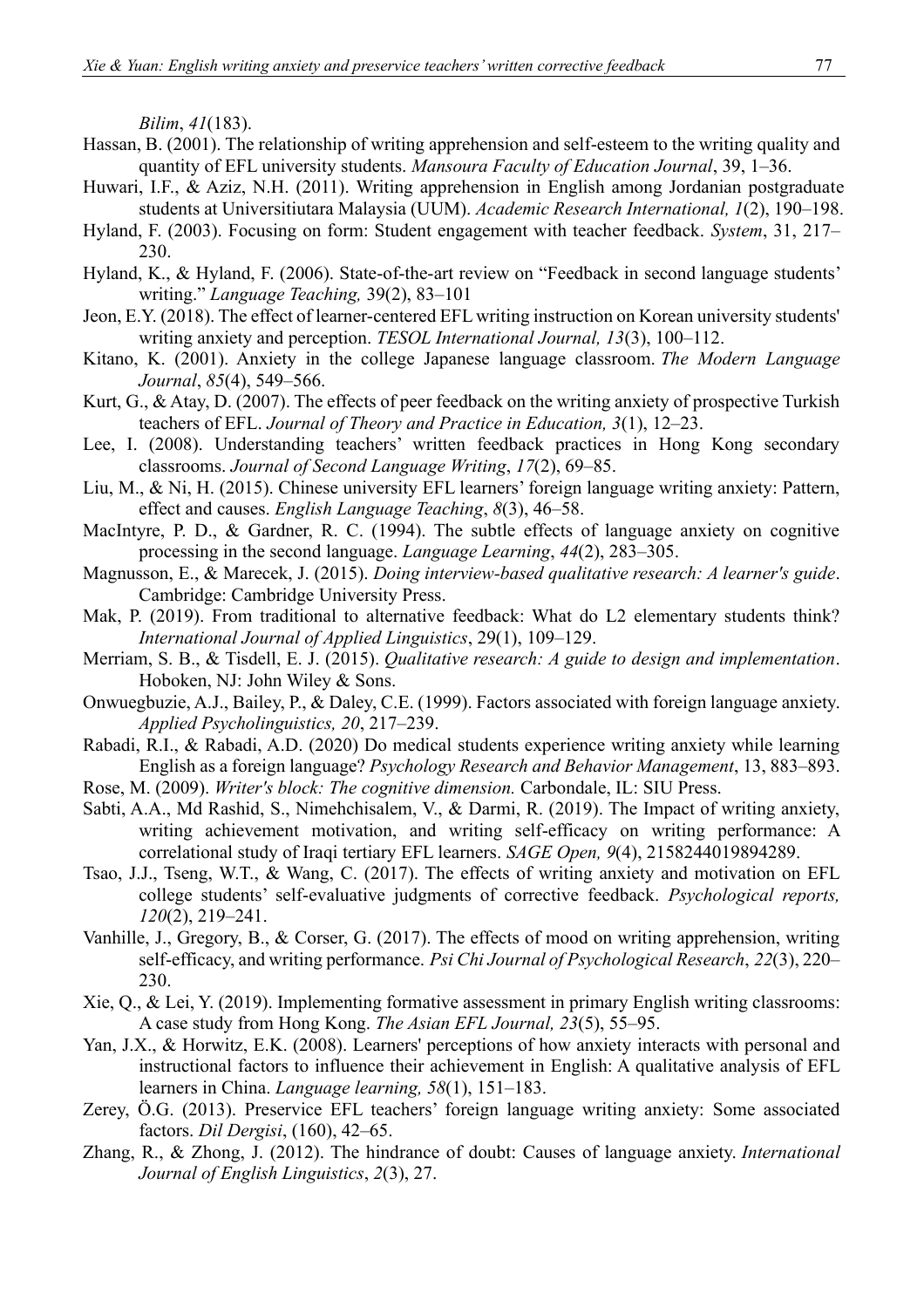## **Author biodata**

**Dr Qin Xie** is Assistant Professor at The Education University of Hong Kong. Her primary research area is in language testing and assessment. She is interested in topics, such as washback of high-stakes examination, test validation, formative and diagnostic assessment in L2 writing, and teacher assessment literacy education. Dr. Xie is editor of the book review section, *Journal of Asia TEFL*, and editorial board member of the journals of *Language Assessment Quarterly*, *Language Education and Assessment*, and *rEFLections*.

**Miss Junting Yuan** has a Bachelor of Education degree in English Language Education from The Education University of Hong Kong. She is currently pursuing a Master of Arts degree in Teaching English to Speaker of Other Languages at the University of Hong Kong.

# **Appendixes**

## **Appendix 1**

## **Survey of ESL writing anxiety**

*Part 1. Background Information Questionnaire* 背景資料問卷

- 1. Age (年齡):
- 2. Gender (性別):
- 3. First language (母語):
- 4. Years of learning English (英文學習時間): years/年
- 5. Have you stayed in English-speaking countries? If yes, how long (你是否曾經在英文國家生活過,如果是, 多久):  $\qquad \qquad \text{moths}/\text{\textsf{F}}$
- 6. Have you ever taken any formal English competence test? If yes, what is the test and score? (你曾否參加正式 的英文能力測試,如果是,請寫下測試名稱和測試分數)

Name of the test (測試名稱): \_\_\_\_\_\_\_\_\_\_\_\_\_\_\_ Score(分數): \_\_\_\_\_\_\_\_\_\_ (write the most recent one 最近參加的測 試)

## *Part 2. English Writing Anxiety Inventory* 英文寫作焦慮量表

There are 21 items in this inventory and all of them concern your English writing experience and your feelings towards English writing. Read the following statement **carefully** and indicate your degree of agreement/ disagreement by your intuition and choose  $(\sqrt{)}$  the appropriate number that represent your answers. I strongly disagree  $=1$ ; I disagree  $=2$ ; I have no strong feelings either way  $=3$ ; I agree  $=4$ ; I strongly agree  $=5$ 

以下共 21 道敘述,大部分涉及您英語寫作的經歷與你對英語學寫作的感受。請在仔細認真閱讀每一項敘述 后,并依直覺反應回答每一條敘述,并且在符合你選選擇的答案的格子里打勾(√)非常不同意=1,不同 意=2,不確定=3, 同意=4, 非常同意=5

1. While writing in English, I am not nervous at all. 寫英文論文時,我一點也不緊張。

2. I feel my heart pounding when I write English essays under time constraint. 在有時間限制的情況下寫英 文論文時,我會感覺心跳得厲害。

3. While writing English essays, I feel worried and uneasy if I know they will be evaluated. 當我的英文論文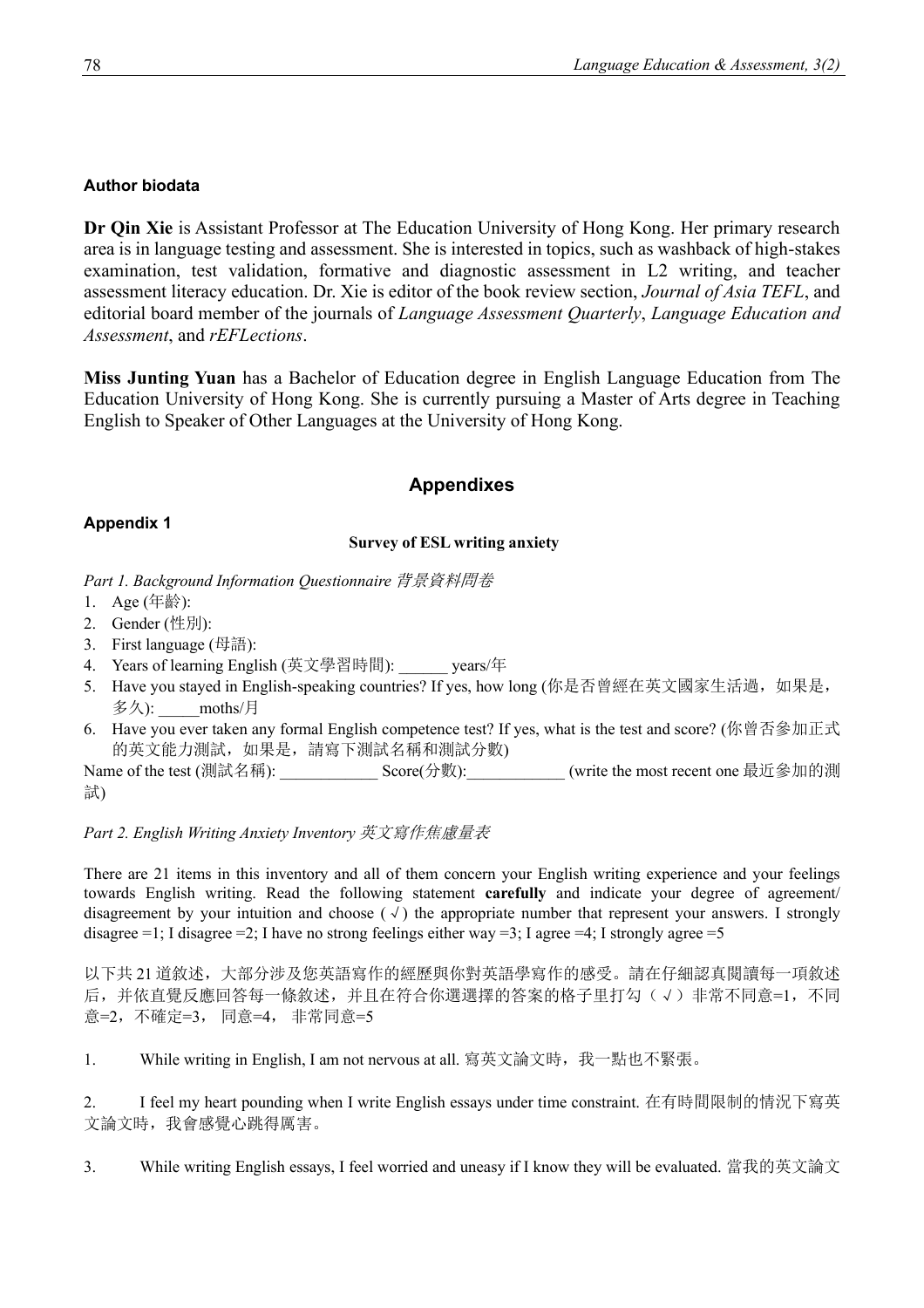要被批閱評分時,我感到擔憂不安。

4. I often choose to write down my thoughts in English. 我經常用英文寫下我的想法。

5. My mind often goes blank when I start to work on an English essay. 每當開始寫英文論文時,我的大腦 會一片空白。

6. I don't worry that my English essays are a lot worse than others. 我一點都不擔心我的英文論文會比別人 差很多。

7. I tremble or perspire when I write English essays under time pressure. 在規定時間內寫英文論文時,我會 緊張得發抖或冒冷汗。

8. If my English essay is to be evaluated, I would worry about getting a very poor grade. 當我的英文作文要 被批閱評分時,我會擔心得到一個很低的分數。

9. I do my best to avoid situations in which I have to write in English. 我盡可能避免要寫英文的活動場合。

10. My thoughts become jumbled when I write English essays under time constraint. 在規定時間內寫英文論 文時,我的思路變得很混亂。

11. Unless I have no choice, I would not write in English. 除非是別無選擇,否則我一般不會用英文寫作。

12. I often feel panic when I write English essays under time constraint. 在規定時間內寫英文論文時,我經 常感覺到恐慌。

13. I am afraid that the other students would deride my English essays if they read it. 我很擔心其他同學看到 我寫的英文論文時會嘲笑我。

14. I freeze up when unexpectedly asked to write English essays. 在毫無準備的情況下被要求寫英文論文時, 我的大腦就不轉了。

15. I would do my best to excuse myself if asked to write English essays. 當我被要求寫英文時,我都會盡量 找藉口不寫。

16. I don't worry at all about what other people would think of my English essays. 我絲毫不擔心別人會如何 評價我的英語論文。

17. I usually seek every possible chance to write English essays outside of class. 我在課外總是尋找任何可能 的機會練習英文論文寫作。

18. I usually feel my whole body rigid and tense when write English essays. 寫英文論文時, 我會覺得自己全 身變得僵硬、緊張。

19. I am afraid of my English essays being chosen as a sample for discussion in class. 我害怕自己的英文論文 會選選作課堂討論或評講例文。

20. I am not afraid at all that my English essays would be rated as very poor. 我絲毫不擔心自己的英文作文 得分會很低。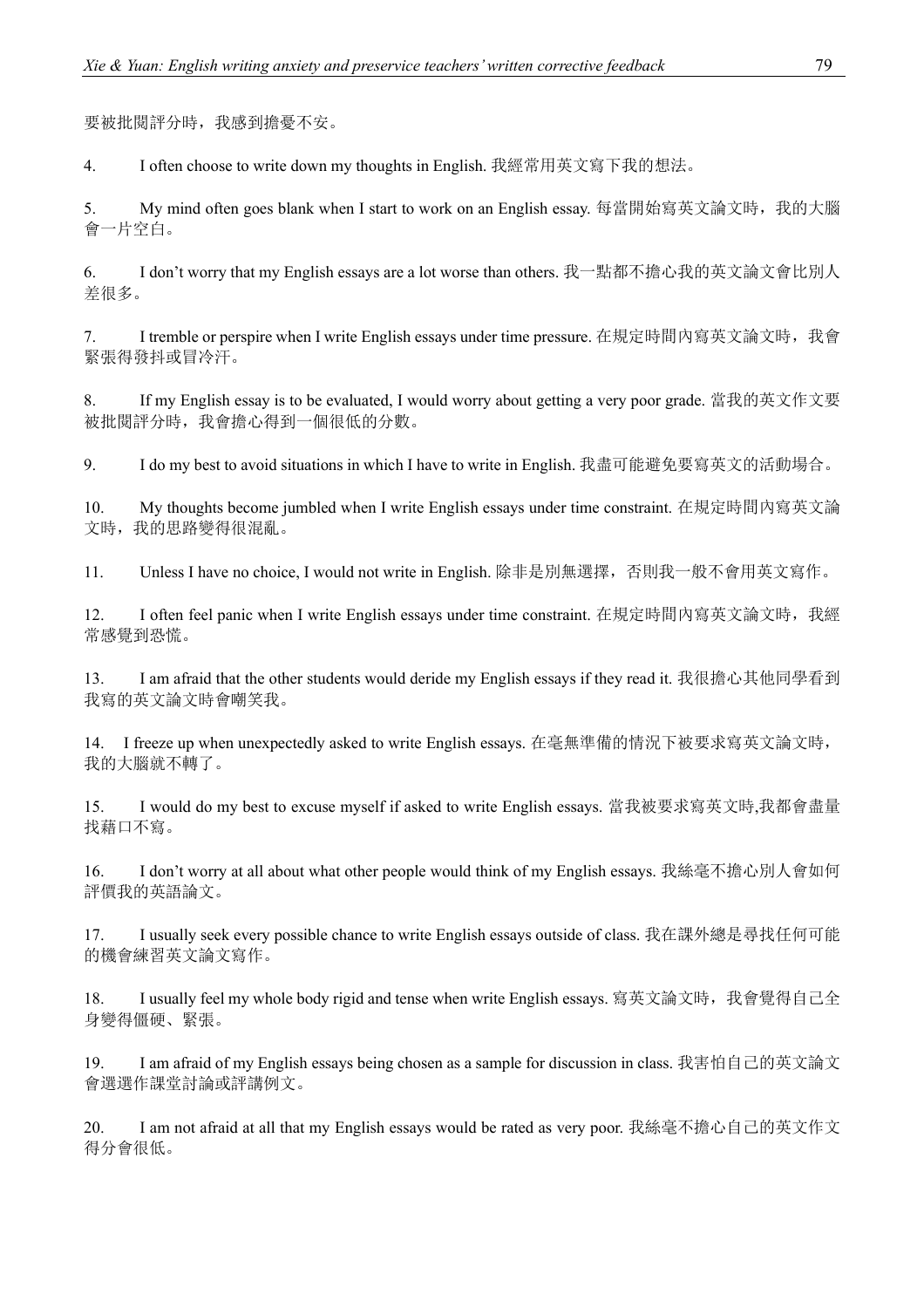21. Whenever possible, I would use English to write. 只要有機會,我都會用英文寫作。

#### **Appendix 2**

#### **Written Corrective Feedback Task**

You will assess and give feedback, including corrections and comments, to a sample writing of a **Form 2** student at the **pre-intermediate level in response to a writing** task, which requires him to create a leaflet to promote a swap meet and to include in their work key information about the event as in the following.

#### The charity Club's swap meet

- Date: Saturday, 10 October  $\bullet$
- Time: 11 a.m. to 3 p.m.
- Venue: outdoor playground
- Entrance fee: free
- Types of products: fashion, toys, and games, books, electronics
- Others: food stalls (burgers, hot dogs, noodles and ice cream)
- Special remarks:
	- Participants can decide if they want to sell or give their items away for free
	- Unsold items will be listed on the Charity Club's online shop for one week (payment methods - credit card or cash upon collection at school)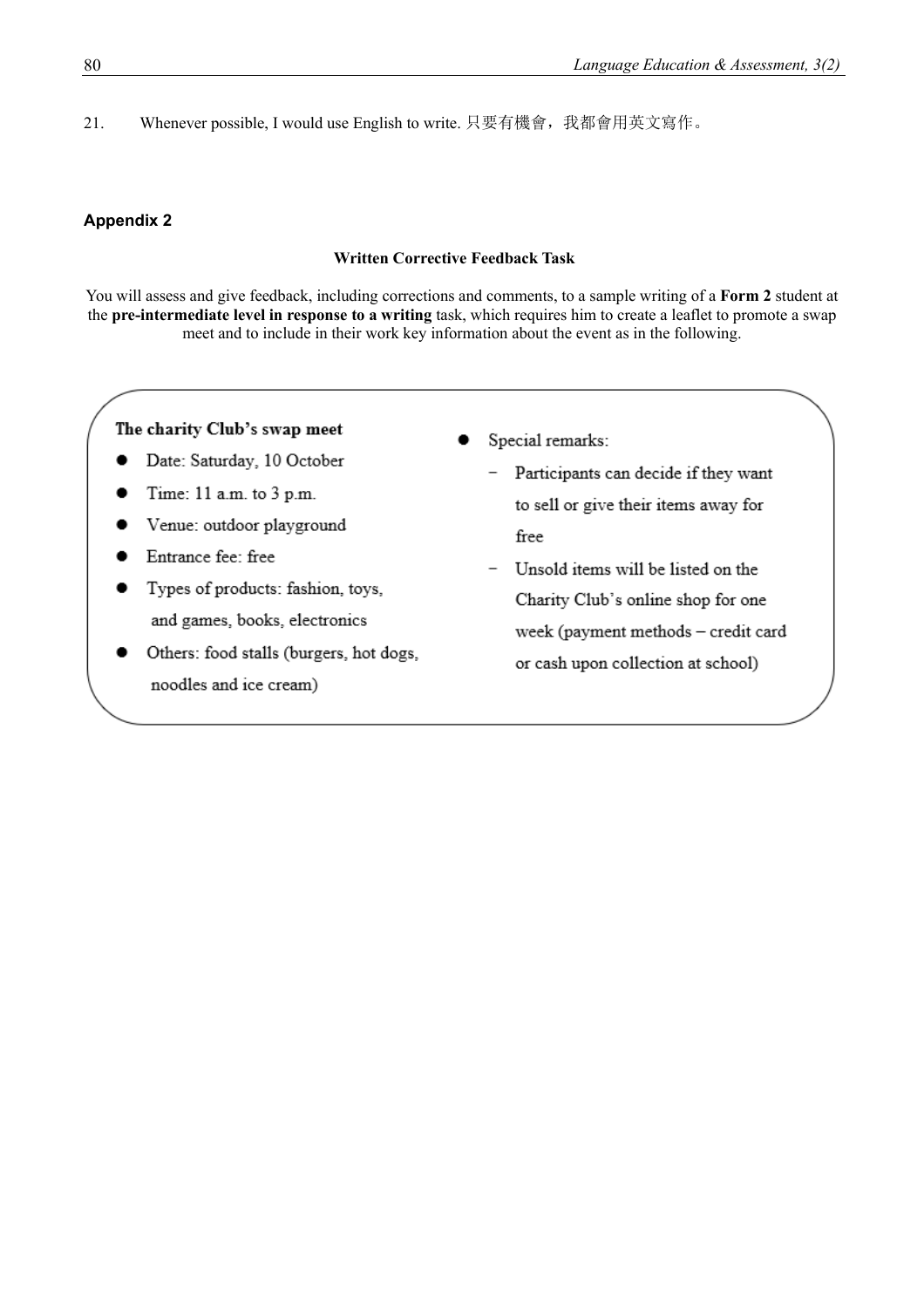$\frac{1}{2}$ 

| < The lovely and happy swap meet>                                               |  |
|---------------------------------------------------------------------------------|--|
| It's time to save the world,                                                    |  |
| Do you want to do some charity activities? We should                            |  |
| do some good things in there? What's better than getting                        |  |
| something you need for nothing? You can also do charitable                      |  |
| activities and get gifts. It's such a good activity. Let's                      |  |
| save the world quickly.                                                         |  |
| When Where is the swap inafugue.                                                |  |
| The charity event was hold in the outdoor playground.                           |  |
| It is on the Suturday 10 October from 11 a.m to 3p.m                            |  |
| Because it's in the outdoor playground so it's Entrance                         |  |
| feel free.                                                                      |  |
| What can you get there,                                                         |  |
| You can get many old thing in there, for example.                               |  |
| www.PrintablePaper.net<br>Something clonated toy cars, puppets, models  You can |  |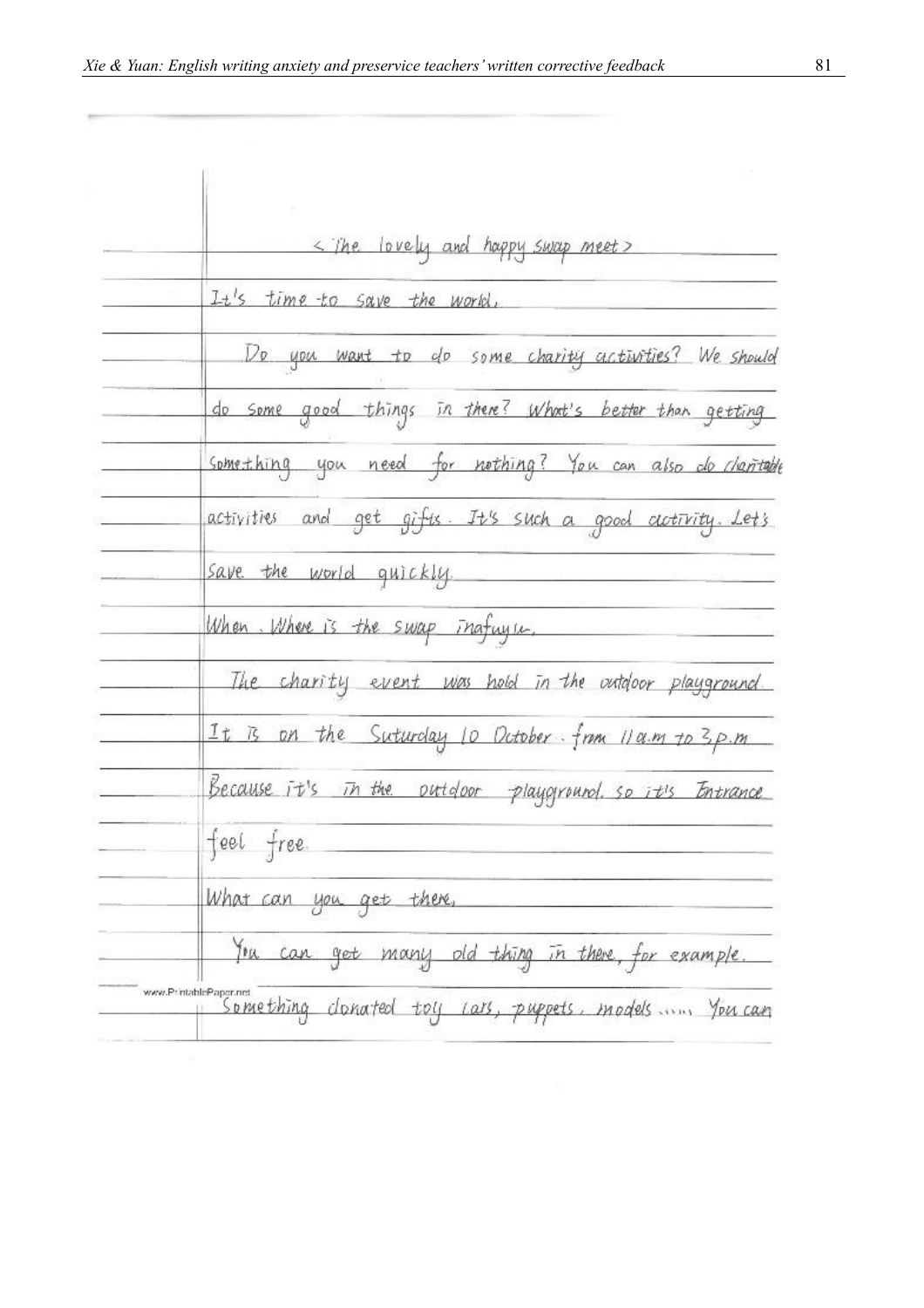| also collect some old toys and nelp the earth to protect                                  |
|-------------------------------------------------------------------------------------------|
| the <i>environment</i> .                                                                  |
| You can enjoy the parth.<br>You can enjoy lot <del>of f</del> oud at the food stalls, for |
| example Swiss cheese chicken wings. Spaghetti Bologhese, bacor                            |
| Sandwich, Sushi (Salmon, crab sushi, sushi rali), barbecuel meat.                         |
| pork, beef) and udon noodles. There is also a VR experience                               |
| event (Some pollated oceans)                                                              |
| <u>Special</u> remarks,                                                                   |
| You can clecide if you want to sell prigive your items                                    |
| away for free: Come on, so meaningful activities are                                      |
| really. It's really wasted if you don't come.                                             |
|                                                                                           |
|                                                                                           |
|                                                                                           |

 $\mathbb{R}^{n\times n}$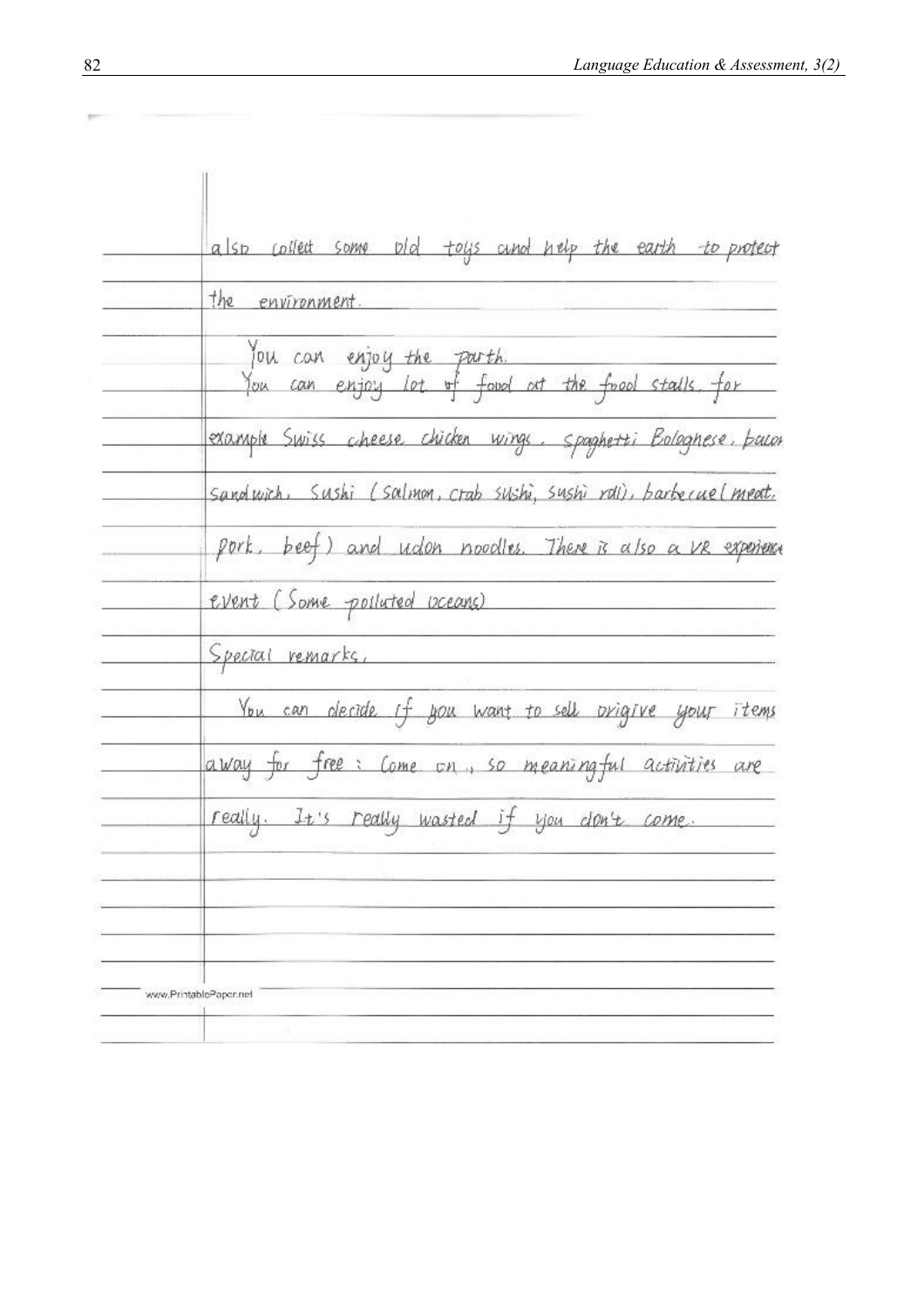| <b>Research focus</b> |    | <b>Main questions</b>                                                          |
|-----------------------|----|--------------------------------------------------------------------------------|
| English<br>writing    |    | 1. How do you feel when writing in English?                                    |
| anxiety               |    | 2. Do you have any difficulty in writing in English? If yes, what are they?    |
|                       | 3. | Do you think your feeling about writing in English have affected your writing? |
|                       |    | if so, in what way?                                                            |
| Responding<br>to      |    | 1. How did you feel while you were writing corrective feedback?                |
| students' works       |    | 2. How did you mark the sample writing? why                                    |
|                       | 3. | What areas did you focus on in your corrective feedback? Why?                  |
|                       |    | 4. Do you mark errors selectively or comprehensively? Why? Can you also        |
|                       |    | describe and explain your preferred error feedback strategies?                 |
|                       | 5. | Did you write comments? What do you usually write, and why?                    |

**Interview guide**

#### **Appendix 4**

#### **Original scripts of the quoted extracts**

- (1) H1: 我總是很擔心自己語法正不正確,就是我不確定我的語言對不對。
- (2) H5: 寫英語的東西就肯定比中文更註重行文結構,句式等,但寫中文就更註重怎麽表達他的意思,但 是英語要註意語法,以防自己寫錯,所以可能就不僅僅是去想內容要寫什麼,還要向每句話的句式, 要變化什麽的。我就感覺自己寫得好慢,就感覺自己還是水平不夠。
- (3) H1: 對我而言,在英文寫作,語言當然是最重要的因為它展現一個學生的語言能力。
- (4) H2*:* 在一篇文章裏,如果有很多語法錯誤,用錯詞,這肯定會影響我對這篇東西的理解,當然這個文 章的質量也不會好。
- (5) H3: 英文作文功課就是為了讓學生練習學過的語法和詞語,所以我改他們作文的時候,會針對他們的 語言問題。
- (6) L3: 我認為,寫英文作文是一個創作的過程。我用跟別人不一樣的方法和詞匯來呈現我的想法。
- (7) L2: 三個方面都很重要,所以學生要取得三方面的平衡,就比如說,如果一個學生寫出來的東西只有很 華麗的文字,沒什麽內容,那其實根本沒什麽意義。另一方面來說,如果他的作文,所有內容都有, 但語言不行,那其實也影響理解。還有 organization 也決定了這個東西的好壞。
- (8) H5: 我覺得內容第一,邏輯第二,語言第三。因為前面兩個比較重要,因為語言在平常的課堂上有很 多的涉及,語言的練習是很多的,比較普遍。但在英語學習里,一個單元就寫兩個文章,它涉及的內 容組織, 就比較少一點, 所以在這個方面, 老師應該多給點提示。語言其實是重要, 但是我覺得我們 現在的練習設置中,過分關注語言了,而沒有去開發他們關於內容設定,行文結構方面的訓練,那些 方面比較少。所以我在改的時候會註重那些。
- (9) H4: 那當然是全部都改。他這裡寫錯就說明他不明白, 沒有掌握。所以就算給個 code 來提示他, 他 也理解不了,就也不可能錯誤糾正過來。
- (10)H5:我選擇給正確答案,因為如果我只是圈起來,第一他們看不懂 instruction, 不知道我圈出來的是時態 錯了還是因為什麼錯了,有時他們就不懂,第二,他們改錯的話,他們有可能把錯誤的改正記住,他 們就會一直錯下去…我少用給提示,因為我覺得這些是高於他們水平的,他們理解不了。
- (11)L3:我是覺得 coded feedback 能幫學生更多吧。這種方法其實很有效地讓學生意識到自己的錯誤,通過 code 把錯誤歸類。那他們接著就可以弄一個 checklist 來找到自己最常出現的錯,就比如 article, tense,標 點符號那些。這種方法應該可以提高他們下一篇作文,也能幫助提高他們英文知識吧。
- (12)L5: 我是希望學生依靠 coded feedback 來發現自己的錯誤…如果我單純用直接的方法,直接把正確答案 寫出來,那在謄文的時候,他們也只是機械性地抄一遍,不會經腦子,那他們肯定什麼都沒學到。而 且,慢慢地,他們就會依賴老師,因為他們知道我會直接把答案給他們。
- (13)L2: 我認為最重要的是 one thing at a time。如果我一下子把全部錯誤都指出來,他是不可能一次掌握完 的。所以,我會選擇 one-by-one 這種方式吧,就是說我一次處理一種類型錯誤,就好像這次我 focus 在